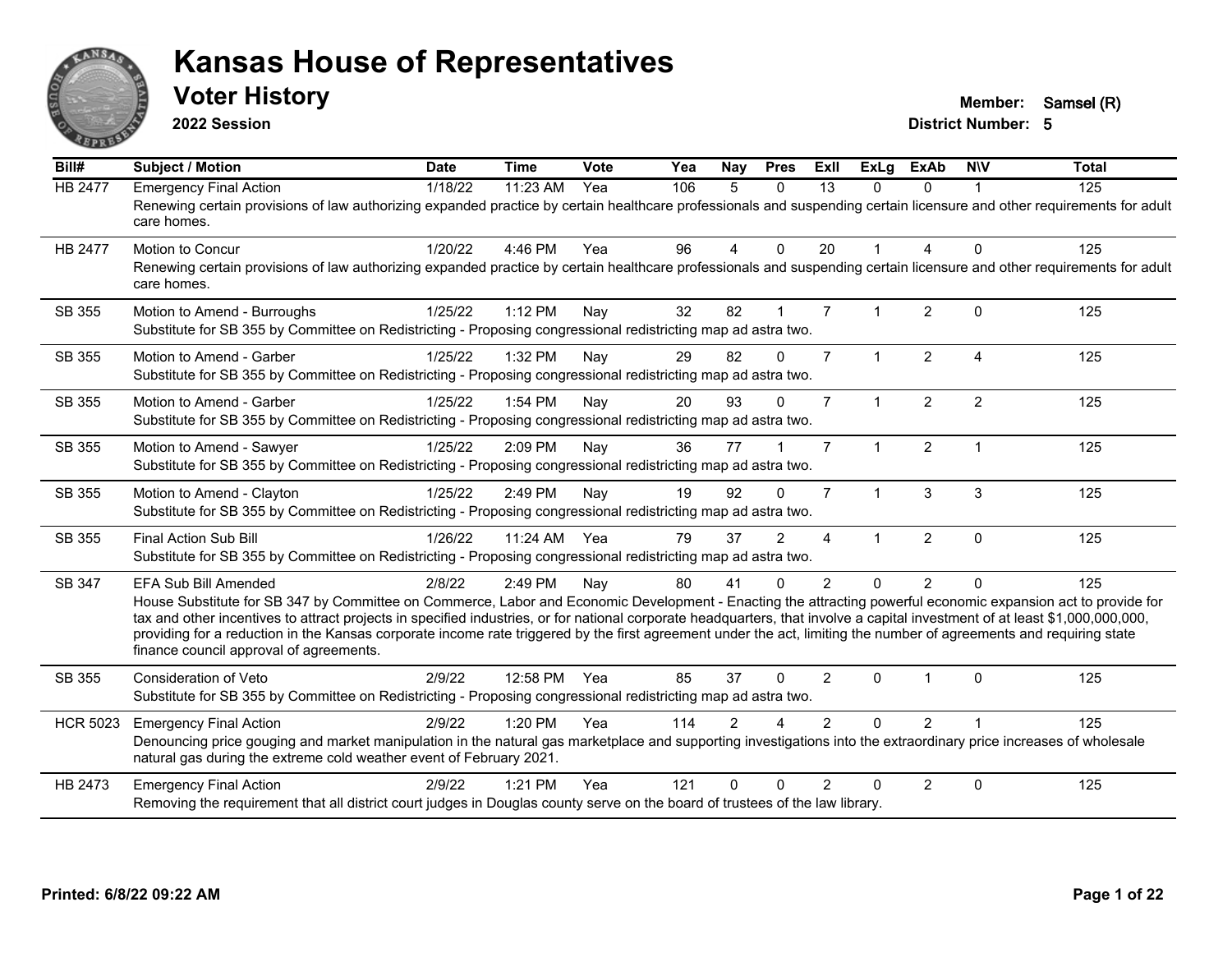

**2022 Session**

**Voter History Member:** Samsel (R)

| $\overline{BiII#}$ | <b>Subject / Motion</b>                                                                                                                                                                                                                                                              | <b>Date</b> | <b>Time</b> | <b>Vote</b> | Yea | Nay         | <b>Pres</b>  | ExII                    | <b>ExLg</b> | <b>ExAb</b>    | <b>NIV</b>     | <b>Total</b> |
|--------------------|--------------------------------------------------------------------------------------------------------------------------------------------------------------------------------------------------------------------------------------------------------------------------------------|-------------|-------------|-------------|-----|-------------|--------------|-------------------------|-------------|----------------|----------------|--------------|
| <b>HB 2490</b>     | <b>Emergency Final Action</b><br>Authorizing the state treasurer to determine account owners and designated beneficiaries for an ABLE savings account, adding who may open such an account and<br>requiring compliance with the federal internal revenue code.                       | 2/9/22      | 1:22 PM     | Yea         | 118 | 3           | $\Omega$     | $\mathcal{P}$           | $\Omega$    | $\mathcal{P}$  | $\Omega$       | 125          |
| HB 2480            | <b>Final Action</b><br>Amending the public water supply project loan program's definition of "project" to remove the definition's current exclusion of projects that are<br>related to the diversion or transportation of water acquired through a water transfer.                   | 2/15/22     | 11:59 PM    | ExAb        | 118 | $\Omega$    | $\Omega$     | 3                       | $\Omega$    | $\overline{2}$ | $\overline{2}$ | 125          |
| HB 2564            | <b>Final Action</b><br>Updating the version of risk-based capital instructions in effect.                                                                                                                                                                                            | 2/15/22     | 11:59 PM    | ExAb        | 118 | $\Omega$    | $\Omega$     | 3                       | $\Omega$    | 2              | 2              | 125          |
| HB 2489            | <b>Final Action Amended</b><br>Amending provisions of the technology-enabled fiduciary financial institutions act relating to fees and assessments, examinations, disclosures to consumers and<br>requiring such institutions to be mandatory reporters for purposes of elder abuse. | 2/16/22     | 11:17 AM    | Yea         | 120 | $\Omega$    | $\Omega$     |                         | $\Omega$    | 3              |                | 125          |
| HB 2537            | <b>Final Action</b><br>Requiring the insurance department to hold a hearing in cases involving an order under the Kansas administrative procedure act.                                                                                                                               | 2/16/22     | $11:19$ AM  | Yea         | 120 | $\Omega$    |              |                         | 0           | 3              | $\Omega$       | 125          |
| SB 337             | <b>Final Action</b><br>Converting the conditional charter issued for the pilot program under the technology-enabled fiduciary financial institutions act to a full fiduciary financial institution<br>charter.                                                                       | 2/16/22     | 11:20 AM    | Yea         | 119 |             |              |                         | $\Omega$    | 3              | $\mathbf{0}$   | 125          |
| <b>HCR 5014</b>    | Motion to Recommend for Passage<br>Proposing a constitutional amendment that provides for legislative oversight of rules and regulations adopted by executive branch agencies and officials.                                                                                         | 2/16/22     | 12:30 PM    | Yea         | 77  | 42          | $\Omega$     | $\mathbf 1$             | $\Omega$    | $\mathcal{P}$  | 3              | 125          |
| HB 2560            | <b>Final Action</b><br>Extending certain penalties, fees and maximum amounts of fees and the expiration dates of certain programs of the Kansas department of agriculture.                                                                                                           | 2/17/22     | 12:25 PM    | ExAb        | 101 | 11          | $\Omega$     |                         | $\Omega$    | 11             |                | 125          |
| HB 2591            | <b>Final Action</b><br>Repealing the state general fund and conservation fee fund transfers to the abandoned oil and gas well fund.                                                                                                                                                  | 2/17/22     | 12:27 PM    | ExAb        | 112 | $\Omega$    | $\Omega$     | $\overline{\mathbf{1}}$ | $\Omega$    | 11             | $\mathbf 1$    | 125          |
| <b>HCR 5014</b>    | <b>Final Action</b><br>Proposing a constitutional amendment that provides for legislative oversight of rules and regulations adopted by executive branch agencies and officials.                                                                                                     | 2/17/22     | 12:43 PM    | ExAb        | 80  | 33          | $\mathbf{0}$ | $\overline{ }$          | $\Omega$    | 11             | $\Omega$       | 125          |
| HB 2540            | <b>Emergency Final Action</b><br>Authorizing the construction of a memorial honoring Kansas gold star families.                                                                                                                                                                      | 2/17/22     | 12:45 PM    | ExAb        | 113 | $\Omega$    | $\Omega$     | -1                      | $\Omega$    | 11             | $\Omega$       | 125          |
| HB 2458            | <b>Emergency Final Action</b><br>Designating a portion of U.S. highway 56 as the PFC Shane Austin memorial highway.                                                                                                                                                                  | 2/17/22     | 12:47 PM    | ExAb        | 113 | $\mathbf 0$ | $\mathbf 0$  | $\mathbf{1}$            | $\Omega$    | 11             | $\mathbf{0}$   | 125          |
| HB 2476            | <b>Emergency Final Action</b><br>Providing for the silver star and bronze star distinctive license plates.                                                                                                                                                                           | 2/17/22     | 12:48 PM    | ExAb        | 113 | $\Omega$    | $\Omega$     | $\mathbf 1$             | $\Omega$    | 11             | $\Omega$       | 125          |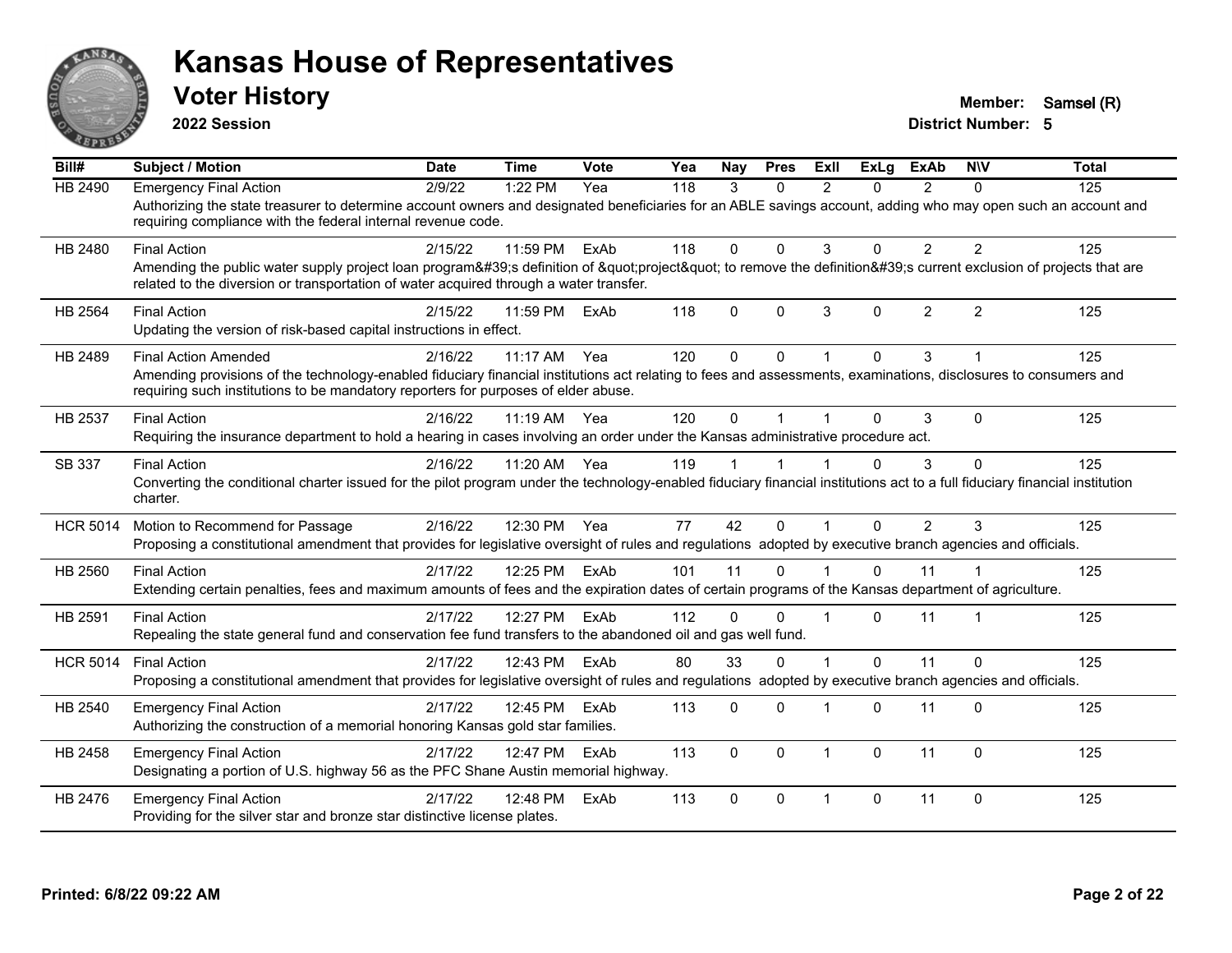

**2022 Session**

**Voter History Member:** Samsel (R)

| Bill#           | <b>Subject / Motion</b>                                                                                                                                                                                                                                                                                                                                                                                                                                         | <b>Date</b> | <b>Time</b>  | Vote | Yea | <b>Nay</b>     | <b>Pres</b>  | Exll                    | $\overline{Ex}$ Lg | <b>ExAb</b>    | <b>NIV</b>   | <b>Total</b> |
|-----------------|-----------------------------------------------------------------------------------------------------------------------------------------------------------------------------------------------------------------------------------------------------------------------------------------------------------------------------------------------------------------------------------------------------------------------------------------------------------------|-------------|--------------|------|-----|----------------|--------------|-------------------------|--------------------|----------------|--------------|--------------|
| <b>HB 2478</b>  | <b>Emergency Final Action</b><br>Designating a portion of United States highway 166 as the SGT Evan S Parker memorial highway.                                                                                                                                                                                                                                                                                                                                  | 2/17/22     | 12:49 PM     | ExAb | 113 | $\Omega$       | $\Omega$     | $\overline{\mathbf{1}}$ | $\Omega$           | 11             | $\Omega$     | 125          |
| <b>HCR 5014</b> | <b>Final Action</b><br>Proposing a constitutional amendment that provides for legislative oversight of rules and regulations adopted by executive branch agencies and officials.                                                                                                                                                                                                                                                                                | 2/21/22     | 11:45 AM     | Yea  | 85  | 39             | $\mathbf{0}$ | $\overline{\mathbf{1}}$ | $\Omega$           | $\Omega$       | $\Omega$     | 125          |
| <b>HB 2517</b>  | <b>Final Action Amended</b><br>Transferring the responsibility to certify drug abuse treatment providers that participate in the certified drug abuse treatment program from the department of corrections<br>to the Kansas sentencing commission.                                                                                                                                                                                                              | 2/22/22     | 10:49 AM     | Yea  | 120 | $\mathbf{0}$   | $\Omega$     | 2                       | 0                  | 3              | ∩            | 125          |
| <b>HB 2594</b>  | <b>Final Action Amended</b><br>Exempting certain modifications on antique vehicles from vehicle identification number offense seizures and dispositions.                                                                                                                                                                                                                                                                                                        | 2/22/22     | 10:50 AM Yea |      | 120 | $\mathbf{0}$   | $\Omega$     | 2                       | 0                  | 3              | $\mathbf 0$  | 125          |
| <b>HB 2607</b>  | <b>Final Action Amended</b><br>Clarifying the time limitations for habeas corpus claims.                                                                                                                                                                                                                                                                                                                                                                        | 2/22/22     | 10:51 AM     | Yea  | 120 | $\mathbf{0}$   | $\Omega$     | $\mathfrak{p}$          | $\Omega$           | 3              | $\Omega$     | 125          |
| HB 2299         | Motion to Amend - Fairchild<br>Allowing a search warrant to be executed within 10 days from the date of issuance.                                                                                                                                                                                                                                                                                                                                               | 2/22/22     | 3:16 PM      | Nay  | 35  | 84             | $\mathbf 0$  | $\overline{2}$          | 0                  | 3              | $\mathbf{1}$ | 125          |
| HB 2703         | Motion to Amend - Clayton<br>Making changes to employment security law provisions regarding the employment security fund and employer contribution rates, the definition of employment to<br>conform with federal law and various updates to the my reemployment plan program, including making the program mandatory with certain exceptions, and providing<br>that the secretary of commerce may require participation by claimants in reemployment services. | 2/22/22     | 4:17 PM      | Nay  | 37  | 80             | $\mathbf 0$  | $\overline{2}$          | $\Omega$           | 3              | 3            | 125          |
| HB 2525         | Motion to Recommend for Passage<br>Removing non-cooperation with child support from requirements for food and child care assistance eligibility and exempting adults enrolled in school from the 20-hour-<br>per-week work requirement for child care assistance eligibility for a limited time.                                                                                                                                                                | 2/22/22     | 5:17 PM      | Yea  | 53  | 66             | $\mathbf{0}$ | 2                       | $\Omega$           | 3              |              | 125          |
| HB 2110         | <b>Final Action Amended</b><br>Requiring insurance coverage for PANS and PANDAS by the state health care benefits program and requiring the state employee health care commission to submit an<br>impact report on such coverage to the legislature.                                                                                                                                                                                                            | 2/23/22     | 10:21 AM Yea |      | 113 | 8              | $\Omega$     | 3                       | $\Omega$           | 1              | $\Omega$     | 125          |
| HB 2299         | <b>Final Action Amended</b><br>Allowing a search warrant to be executed within 10 days from the date of issuance.                                                                                                                                                                                                                                                                                                                                               | 2/23/22     | 10:22 AM     | Yea  | 119 | $\overline{2}$ | $\mathbf{0}$ | 3                       | $\Omega$           | $\overline{1}$ | $\Omega$     | 125          |
| HB 2386         | <b>Final Action Amended</b><br>Establishing requirements for the payment and reimbursement of dental services by a dental benefit plan.                                                                                                                                                                                                                                                                                                                         | 2/23/22     | 10:23 AM     | Yea  | 118 | 3              | $\mathbf{0}$ | 3                       | 0                  | $\overline{1}$ | $\mathbf{0}$ | 125          |
| HB 2456         | <b>Final Action Amended</b><br>Establishing the Kansas kids lifetime combination hunting and fishing license.                                                                                                                                                                                                                                                                                                                                                   | 2/23/22     | 10:24 AM     | Yea  | 117 | Δ              | $\Omega$     | 3                       | $\Omega$           | -1             | $\Omega$     | 125          |
| HB 2481         | <b>Final Action</b><br>Authorizing KP&F participating service credit purchase for certain in-state nonfederal governmental employment.                                                                                                                                                                                                                                                                                                                          | 2/23/22     | 10:25 AM     | Yea  | 121 | $\Omega$       | $\Omega$     | 3                       | $\Omega$           |                | $\Omega$     | 125          |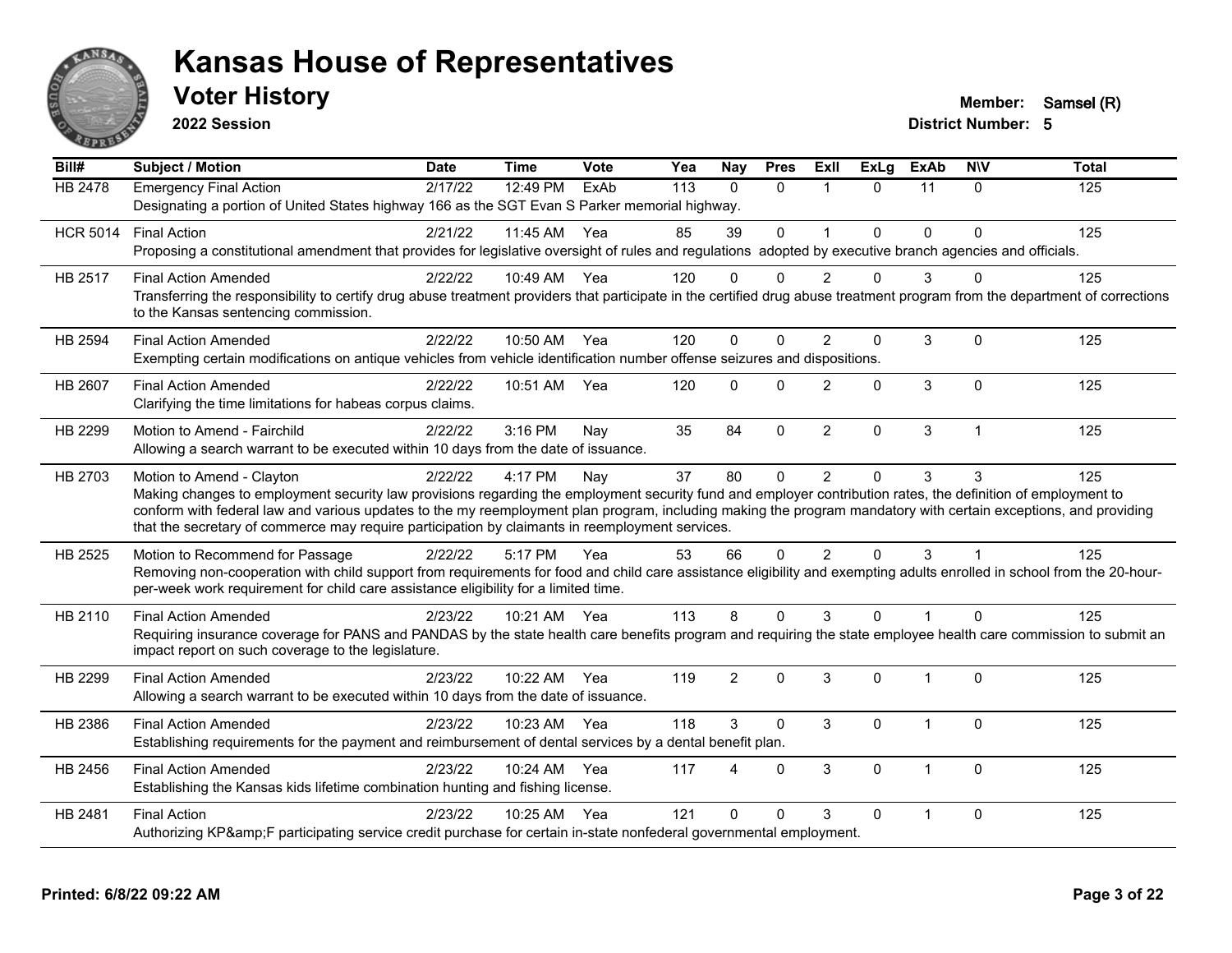

**2022 Session**

| Bill#          | <b>Subject / Motion</b>                                                                                                                                                                                                                                                                                                                                         | <b>Date</b> | Time         | <b>Vote</b> | Yea | <b>Nay</b>           | <b>Pres</b>  | ExII | <b>ExLg</b> | <b>ExAb</b>    | <b>NIV</b>   | <b>Total</b> |
|----------------|-----------------------------------------------------------------------------------------------------------------------------------------------------------------------------------------------------------------------------------------------------------------------------------------------------------------------------------------------------------------|-------------|--------------|-------------|-----|----------------------|--------------|------|-------------|----------------|--------------|--------------|
| <b>HB 2483</b> | <b>Final Action</b>                                                                                                                                                                                                                                                                                                                                             | 2/23/22     | 10:26 AM     | Yea         | 105 | 16                   | $\mathbf{0}$ | 3    | $\Omega$    | $\mathbf 1$    | $\Omega$     | 125          |
|                | Providing for the daughters of the American revolution distinctive license plate.                                                                                                                                                                                                                                                                               |             |              |             |     |                      |              |      |             |                |              |              |
| HB 2496        | <b>Final Action</b><br>Enacting the uniform family law arbitration act.                                                                                                                                                                                                                                                                                         | 2/23/22     | 10:27 AM     | Yea         | 121 | $\Omega$             | $\mathbf 0$  | 3    | $\Omega$    | $\overline{1}$ | $\Omega$     | 125          |
| HB 2508        | <b>Final Action</b>                                                                                                                                                                                                                                                                                                                                             | 2/23/22     | 10:28 AM     | Yea         | 115 | $6\phantom{1}$       | $\mathbf 0$  | 3    | $\Omega$    | $\mathbf{1}$   | $\Omega$     | 125          |
|                | Requiring retention of fingerprints by the Kansas bureau of investigation for participation in the federal rap back program.                                                                                                                                                                                                                                    |             |              |             |     |                      |              |      |             |                |              |              |
| HB 2510        | <b>Final Action</b>                                                                                                                                                                                                                                                                                                                                             | 2/23/22     | 10:29 AM Yea |             | 120 |                      | $\mathbf{0}$ | 3    | $\Omega$    | $\mathbf 1$    | $\Omega$     | 125          |
|                | Updating certain investment limitation requirements to provide increased options for Kansas domiciled life insurance companies investing in equity interests and<br>preferred stock.                                                                                                                                                                            |             |              |             |     |                      |              |      |             |                |              |              |
| HB 2515        | <b>Final Action</b>                                                                                                                                                                                                                                                                                                                                             | 2/23/22     | 10:30 AM Yea |             | 120 | $\blacktriangleleft$ | $\mathbf 0$  | 3    | 0           | 1              | $\Omega$     | 125          |
|                | Creating a mechanism to seek relief from the Kansas offender registration act requirements for drug offenders and allowing expungement of offenses when such relief is<br>granted.                                                                                                                                                                              |             |              |             |     |                      |              |      |             |                |              |              |
| HB 2516        | <b>Final Action</b>                                                                                                                                                                                                                                                                                                                                             | 2/23/22     | 10:32 AM Yea |             | 121 | $\Omega$             | $\mathbf{0}$ | 3    | $\Omega$    | $\mathbf{1}$   | $\mathbf{0}$ | 125          |
|                | Requiring an offender who raises error in such offender's criminal history calculation for the first time on appeal to show prejudicial error, requiring the journal entry<br>used to establish criminal history to be attached to the criminal history worksheet and authorizing the court to correct an illegal sentence while a direct appeal is<br>pending. |             |              |             |     |                      |              |      |             |                |              |              |
| HB 2529        | <b>Final Action</b>                                                                                                                                                                                                                                                                                                                                             | 2/23/22     | 10:33 AM Yea |             | 120 | $\mathbf 1$          | $\mathbf{0}$ | 3    | $\Omega$    | $\mathbf{1}$   | $\Omega$     | 125          |
|                | Allowing veteran license plate applicants to use either a DD214 form, a military veteran identification card or veteran health identification card for proof of veteran status.                                                                                                                                                                                 |             |              |             |     |                      |              |      |             |                |              |              |
| HB 2547        | <b>Final Action Amended</b>                                                                                                                                                                                                                                                                                                                                     | 2/23/22     | 10:34 AM Yea |             | 120 |                      | $\Omega$     | 3    | 0           |                | $\Omega$     | 125          |
|                | Authorizing technology-enabled fiduciary financial institution insurance companies within the captive insurance act and providing for the requirements and operations<br>thereof.                                                                                                                                                                               |             |              |             |     |                      |              |      |             |                |              |              |
| HB 2559        | <b>Final Action Amended</b>                                                                                                                                                                                                                                                                                                                                     | 2/23/22     | 10:38 AM Yea |             | 83  | 37                   |              | 3    | $\Omega$    |                | $\Omega$     | 125          |
|                | Creating the Kansas cotton boll weevil program and requiring the program to levy an assessment upon Kansas produced cotton and monitor and mitigate the risk of boll<br>weevils.                                                                                                                                                                                |             |              |             |     |                      |              |      |             |                |              |              |
| HB 2563        | <b>Final Action Amended</b>                                                                                                                                                                                                                                                                                                                                     | 2/23/22     | 10:39 AM Yea |             | 113 | 8                    | $\Omega$     | 3    | $\Omega$    | $\mathbf{1}$   | $\Omega$     | 125          |
|                | Concerning the Kansas seed law and the commercial industrial hemp act; relating to labeling; seeds treated with certain substances; definitions; labeling; unlawful<br>actions; certain registrations; inspections; live plant dealers; and testing services.                                                                                                   |             |              |             |     |                      |              |      |             |                |              |              |
| <b>HB 2567</b> | <b>Final Action Amended</b>                                                                                                                                                                                                                                                                                                                                     | 2/23/22     | 10:41 AM Yea |             | 114 | 6                    |              | 3    | $\Omega$    |                | $\Omega$     | 125          |
|                | Increasing certain registration and title fees on vehicles for services performed by county treasurers and the division of vehicles and decreasing certain fees related to<br>administrative costs and disposition of such fees.                                                                                                                                |             |              |             |     |                      |              |      |             |                |              |              |
| HB 2568        | <b>Final Action</b>                                                                                                                                                                                                                                                                                                                                             | 2/23/22     | 10:43 AM     | Yea         | 118 | 3                    | $\mathbf 0$  | 3    | $\Omega$    |                | $\mathbf{0}$ | 125          |
|                | Amending the Kansas mortgage business act by providing for mortgage business work at remote locations, license and registration renewal or reinstatement<br>procedures, surety bond requirements and evidence of solvency and net worth and requiring notice when adding or closing branch offices.                                                             |             |              |             |     |                      |              |      |             |                |              |              |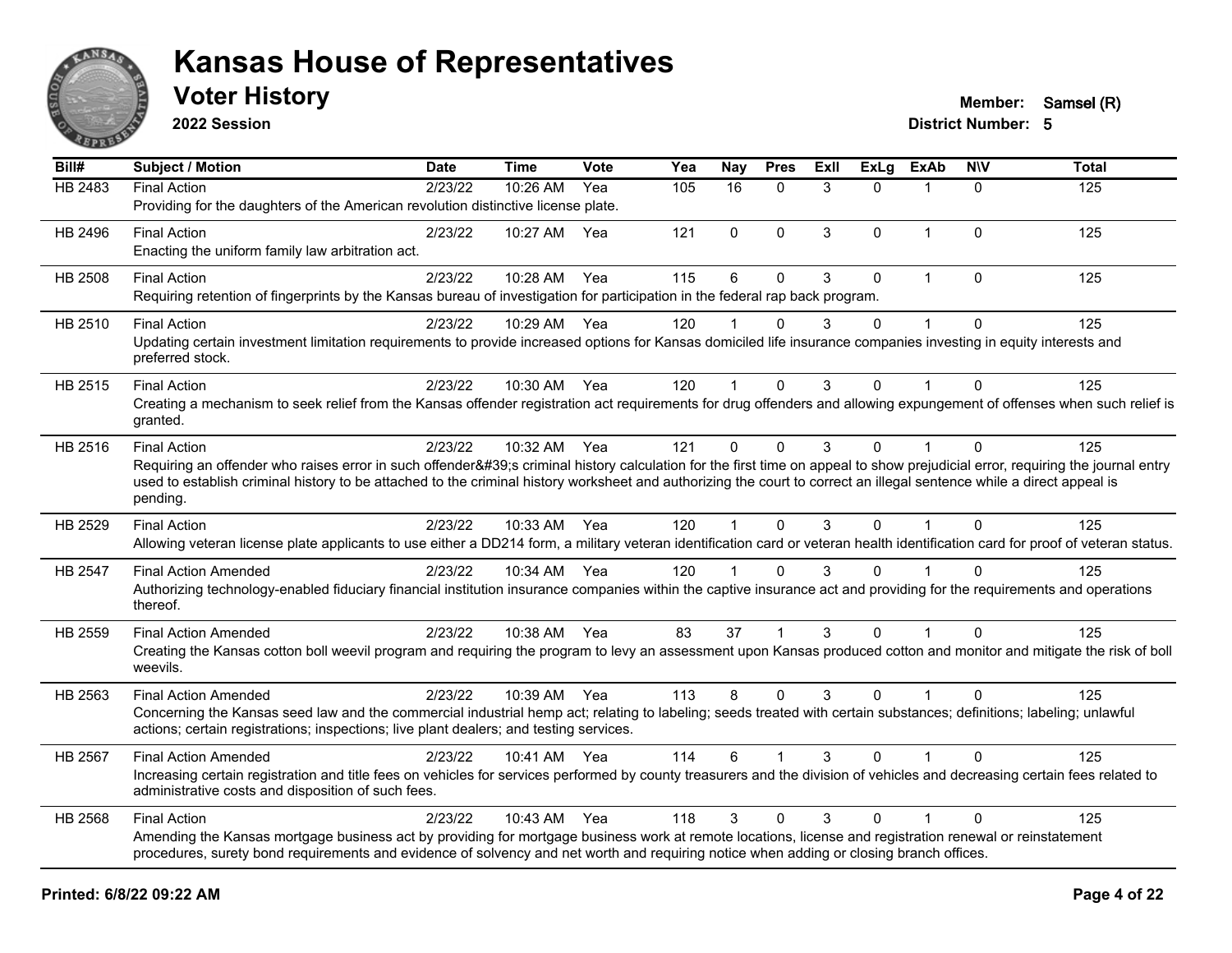

**2022 Session**

**Voter History Member:** Samsel (R)

| Bill#           | <b>Subject / Motion</b>                                                                                                                                                                                                                                                                                                                                                                                                                                   | <b>Date</b> | <b>Time</b>  | Vote | Yea | Nay          | <b>Pres</b>  | <b>ExII</b>    | <b>ExLg</b> | <b>ExAb</b>    | <b>NIV</b>  | <b>Total</b> |
|-----------------|-----------------------------------------------------------------------------------------------------------------------------------------------------------------------------------------------------------------------------------------------------------------------------------------------------------------------------------------------------------------------------------------------------------------------------------------------------------|-------------|--------------|------|-----|--------------|--------------|----------------|-------------|----------------|-------------|--------------|
| <b>HB 2574</b>  | <b>Final Action</b><br>Establishing a time limitation for awarding compensation for mental health counseling and increasing certain compensation award amounts by the crime victims<br>compensation board.                                                                                                                                                                                                                                                | 2/23/22     | 10:43 AM     | Yea  | 121 | $\Omega$     | $\mathbf{0}$ | 3              | 0           |                | $\Omega$    | 125          |
| HB 2579         | <b>Final Action Amended</b><br>Requiring electronic filing of campaign reports by candidates for state office unless an exemption is granted for cause.                                                                                                                                                                                                                                                                                                   | 2/23/22     | 10:45 AM Yea |      | 90  | 31           | $\Omega$     | 3              | 0           | $\overline{1}$ | $\Omega$    | 125          |
| HB 2595         | <b>Final Action</b><br>Making certain antique vehicle titling procedures applicable to vehicles having a model year of 1960 or later instead of 1950 or later.                                                                                                                                                                                                                                                                                            | 2/23/22     | 10:46 AM     | Yea  | 121 | $\mathbf{0}$ | $\Omega$     | 3              | 0           | $\mathbf{1}$   | $\Omega$    | 125          |
| <b>HB 2597</b>  | <b>Final Action</b><br>Providing for four distinctive license plates for the Kansas department of wildlife and parks.                                                                                                                                                                                                                                                                                                                                     | 2/23/22     | 10:47 AM     | Yea  | 116 | 5            | $\mathbf 0$  | 3              | 0           | 1              | $\mathbf 0$ | 125          |
| <b>HB 2608</b>  | <b>Final Action</b><br>Removing provisions authorizing criminal restitution to be enforced as a civil judgment and authorizing judicial districts to contract for collection services for criminal<br>restitution.                                                                                                                                                                                                                                        | 2/23/22     | 10:48 AM     | Yea  | 117 | 4            | $\mathbf 0$  | 3              | 0           |                | $\Omega$    | 125          |
| HB 2633         | <b>Final Action Amended</b><br>Providing for the city of Hutchinson distinctive license plate.                                                                                                                                                                                                                                                                                                                                                            | 2/23/22     | 10:49 AM     | Nay  | 108 | 13           | $\mathbf 0$  | 3              | 0           | 1              | $\mathbf 0$ | 125          |
| HB 2654         | <b>Final Action</b><br>Providing guidance to determine how offenders under the supervision of two or more supervision agency can have supervision consolidated into one agency.                                                                                                                                                                                                                                                                           | 2/23/22     | 10:50 AM Yea |      | 121 | $\Omega$     | $\Omega$     | 3              | $\Omega$    | $\overline{1}$ | $\Omega$    | 125          |
| <b>HB 2688</b>  | <b>Final Action Amended</b><br>Requiring that licensed farm wineries be issued a cereal malt beverage retailer license if the statutory requirements for such retailer license are satisfied.                                                                                                                                                                                                                                                             | 2/23/22     | 10:52 AM     | Yea  | 116 | 5            | $\Omega$     | 3              | 0           |                | $\mathbf 0$ | 125          |
| HB 2703         | <b>Final Action</b><br>Making changes to employment security law provisions regarding the employment security fund and employer contribution rates, the definition of employment to<br>conform with federal law and various updates to the my reemployment plan program, including making the program mandatory with certain exceptions, and providing<br>that the secretary of commerce may require participation by claimants in reemployment services. | 2/23/22     | 10:53 AM Yea |      | 121 | $\Omega$     | $\Omega$     | 3              | 0           |                | $\Omega$    | 125          |
| <b>HCR 5022</b> | <b>Final Action Amended</b><br>Proposing a constitutional amendment requiring that a sheriff be elected in each county; exception.                                                                                                                                                                                                                                                                                                                        | 2/23/22     | 10:56 AM     | Yea  | 97  | 24           | $\mathbf{0}$ | 3              | 0           | $\overline{1}$ | $\Omega$    | 125          |
| <b>HCR 5030</b> | <b>Emergency Final Action</b><br>Recognizing the growing problem of antisemitism in the United States.                                                                                                                                                                                                                                                                                                                                                    | 2/23/22     | 11:36 AM     | Yea  | 121 | $\mathbf 0$  | $\mathbf{0}$ | 3              | $\Omega$    | 1              | $\Omega$    | 125          |
| HB 2605         | <b>Emergency Final Action Amended</b><br>Increasing the rural population requirement maximum for the veterinary training program for rural Kansas and creating a food animal percentage requirement that may<br>be fulfilled in lieu thereof.                                                                                                                                                                                                             | 2/23/22     | 11:37 AM     | Yea  | 115 | 6            | $\Omega$     | 3              | $\Omega$    |                | $\Omega$    | 125          |
| SB 358          | <b>Emergency Final Action</b><br>Amending the public water supply project loan program's definition of "project" to remove the definition's current exclusion of projects that are<br>related to the diversion or transportation of water acquired through a water transfer.                                                                                                                                                                              | 3/2/22      | 11:40 AM     | Yea  | 121 | $\Omega$     | $\mathbf{0}$ | $\overline{2}$ | 0           | $\overline{1}$ |             | 125          |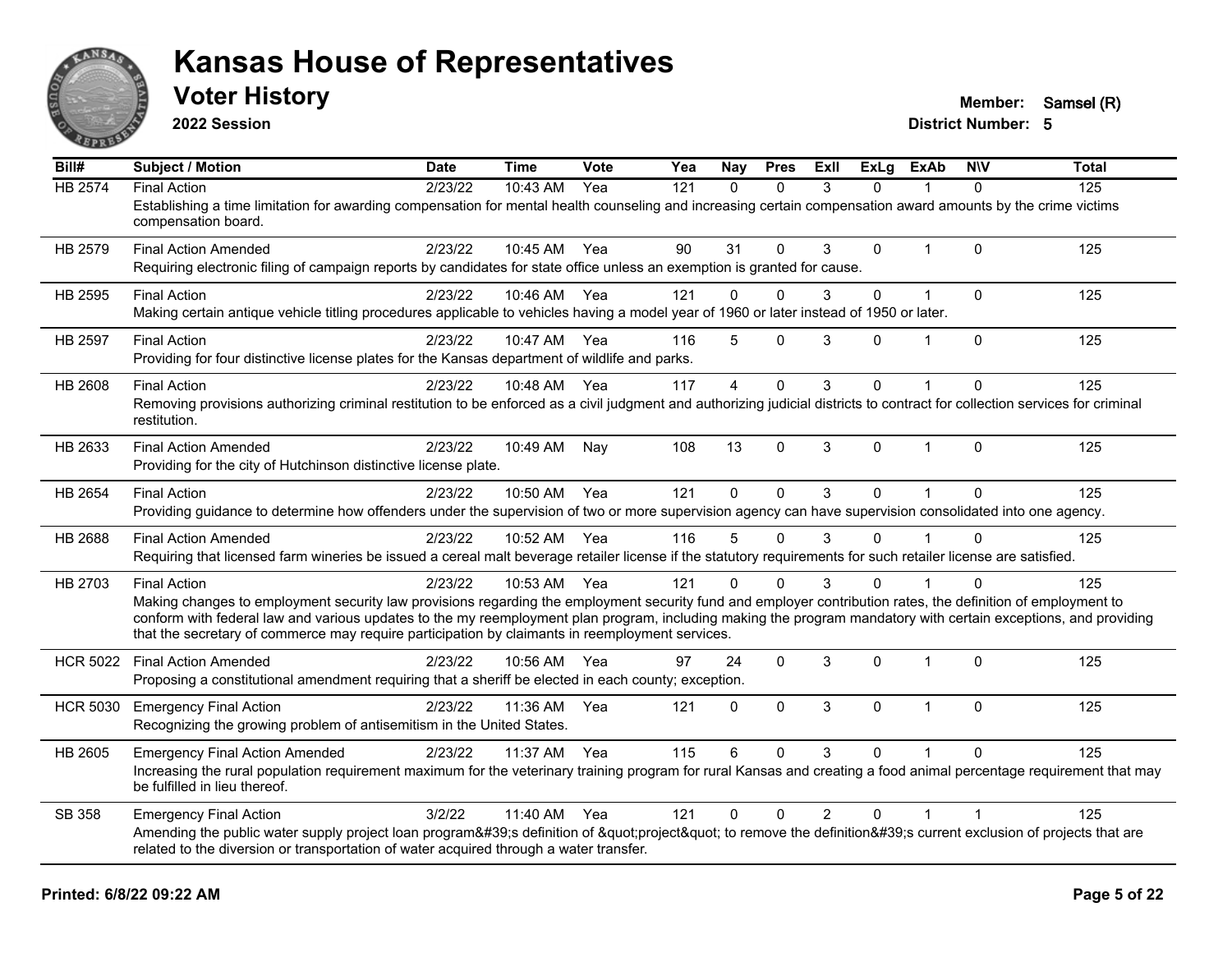

**2022 Session**

**Voter History Member:** Samsel (R)

| Bill#           | <b>Subject / Motion</b>                                                                                                                                                                                                                                                                                                                                                                                                                                              | <b>Date</b> | <b>Time</b> | Vote | Yea | Nay             | <b>Pres</b>             | <b>ExII</b>    | <b>ExLg</b> | <b>ExAb</b>    | <b>NIV</b>     | <b>Total</b> |
|-----------------|----------------------------------------------------------------------------------------------------------------------------------------------------------------------------------------------------------------------------------------------------------------------------------------------------------------------------------------------------------------------------------------------------------------------------------------------------------------------|-------------|-------------|------|-----|-----------------|-------------------------|----------------|-------------|----------------|----------------|--------------|
| SB 101          | <b>EFA Sub Bill Amended</b>                                                                                                                                                                                                                                                                                                                                                                                                                                          | 3/2/22      | 11:41 AM    | Yea  | 86  | $\overline{35}$ | $\mathbf{0}$            | 2              | $\Omega$    | $\mathbf 1$    | $\mathbf 1$    | 125          |
|                 | House Substitute for SB 101 by Committee on Transportation - Approving the operation and use of electric-assisted bicycles and regulating the use thereof.                                                                                                                                                                                                                                                                                                           |             |             |      |     |                 |                         |                |             |                |                |              |
| SB 62           | <b>Emergency Final Action Amended</b>                                                                                                                                                                                                                                                                                                                                                                                                                                | 3/2/22      | 11:42 AM    | Yea  | 115 | 6               | $\Omega$                | $\mathfrak{p}$ | $\Omega$    |                |                | 125          |
|                 | Amending the standards for school-administered vision screenings for students, establishing the Kansas children's vision health and school readiness commission<br>and allowing schools to maintain emergency albuterol kits.                                                                                                                                                                                                                                        |             |             |      |     |                 |                         |                |             |                |                |              |
| <b>HCR 5027</b> | Motion to Amend - Hoye<br>Applying to the Congress of the United States to call a convention of the states.                                                                                                                                                                                                                                                                                                                                                          | 3/8/22      | 12:06 PM    | Nav  | 35  | 84              | $\overline{\mathbf{1}}$ | $\overline{2}$ | 0           | $\mathbf 1$    | $\overline{2}$ | 125          |
| <b>HCR 5027</b> | Motion to Amend - Houser                                                                                                                                                                                                                                                                                                                                                                                                                                             | 3/8/22      | 12:23 PM    | Yea  | 64  | 53              | $\mathbf{0}$            | $\overline{2}$ | $\Omega$    | $\overline{2}$ | $\overline{4}$ | 125          |
|                 | Applying to the Congress of the United States to call a convention of the states.                                                                                                                                                                                                                                                                                                                                                                                    |             |             |      |     |                 |                         |                |             |                |                |              |
| <b>HCR 5027</b> | Motion to Amend - Ruiz, S.                                                                                                                                                                                                                                                                                                                                                                                                                                           | 3/8/22      | 12:50 PM    | Nay  | 33  | 83              | $\mathbf{0}$            | $\overline{2}$ | $\Omega$    | $\overline{2}$ | 5              | 125          |
|                 | Applying to the Congress of the United States to call a convention of the states.                                                                                                                                                                                                                                                                                                                                                                                    |             |             |      |     |                 |                         |                |             |                |                |              |
| <b>HCR 5027</b> | Motion to Recommend for Passage                                                                                                                                                                                                                                                                                                                                                                                                                                      | 3/8/22      | 1:31 PM     | Nay  | 78  | 42              | $\mathbf 0$             | $\overline{2}$ | 0           | $\overline{2}$ | $\overline{1}$ | 125          |
|                 | Applying to the Congress of the United States to call a convention of the states.                                                                                                                                                                                                                                                                                                                                                                                    |             |             |      |     |                 |                         |                |             |                |                |              |
| HB 2710         | <b>Final Action</b>                                                                                                                                                                                                                                                                                                                                                                                                                                                  | 3/9/22      | 11:13 AM    | Yea  | 116 | 3               | $\mathbf 0$             | 4              | 0           | $\overline{2}$ | $\mathbf{0}$   | 125          |
|                 | Increasing the percentage of alcohol by volume allowed to not more than 16% for domestic table wine and the domestic fortified wine threshold to more than 16%<br>alcohol by volume.                                                                                                                                                                                                                                                                                 |             |             |      |     |                 |                         |                |             |                |                |              |
| HB 2548         | <b>Final Action Amended</b>                                                                                                                                                                                                                                                                                                                                                                                                                                          | 3/9/22      | $11:14$ AM  | Yea  | 116 | 3               | $\Omega$                | 4              | $\Omega$    | 2              | $\Omega$       | 125          |
|                 | Implementing additional reporting requirements for informational technology projects and state agencies and requiring additional information technology security training<br>and status reports.                                                                                                                                                                                                                                                                     |             |             |      |     |                 |                         |                |             |                |                |              |
| <b>HCR 5027</b> | <b>Final Action Amended</b>                                                                                                                                                                                                                                                                                                                                                                                                                                          | 3/9/22      | 11:22 AM    | Nay  | 76  | 43              | $\Omega$                | 4              | $\Omega$    | $\overline{2}$ | $\Omega$       | 125          |
|                 | Applying to the Congress of the United States to call a convention of the states.                                                                                                                                                                                                                                                                                                                                                                                    |             |             |      |     |                 |                         |                |             |                |                |              |
| SB 421          | Motion to Amend - Xu                                                                                                                                                                                                                                                                                                                                                                                                                                                 | 3/9/22      | 12:22 PM    | Nay  | 38  | 79              | $\Omega$                | 4              | $\Omega$    | 2              | $\overline{2}$ | 125          |
|                 | Transferring \$253,866,022 from the state general fund to the Kansas public employees retirement fund during fiscal year 2022 and eliminating certain level-dollar<br>KPERS employer contribution payments.                                                                                                                                                                                                                                                          |             |             |      |     |                 |                         |                |             |                |                |              |
| SB <sub>2</sub> | <b>Emergency Final Action Amended</b>                                                                                                                                                                                                                                                                                                                                                                                                                                | 3/9/22      | 1:18 PM     | Yea  | 87  | 31              | $\Omega$                | $\overline{A}$ | $\Omega$    | $\overline{2}$ |                | 125          |
|                 | Allowing consumption of beer, wine or other alcoholic liquor on the Kansas state fairgrounds; increasing the number of temporary permits an applicantmay receive from<br>four to 12 permits per year; limiting what cities, counties ortownships may charge for a temporary permit to not more than \$25 per day; andcrediting a portion of moneys<br>collected from the liquor drink tax and theliquor enforcement tax to the state fair capital improvements fund. |             |             |      |     |                 |                         |                |             |                |                |              |
| HB 2462         | <b>Emergency Final Action</b>                                                                                                                                                                                                                                                                                                                                                                                                                                        | 3/9/22      | $1:19$ PM   | Yea  | 118 | ∩               | ∩                       |                | 0           | 2              | -1             | 125          |
|                 | Removing the standing committee membership requirements for members of the joint committee on state-tribal relations.                                                                                                                                                                                                                                                                                                                                                |             |             |      |     |                 |                         |                |             |                |                |              |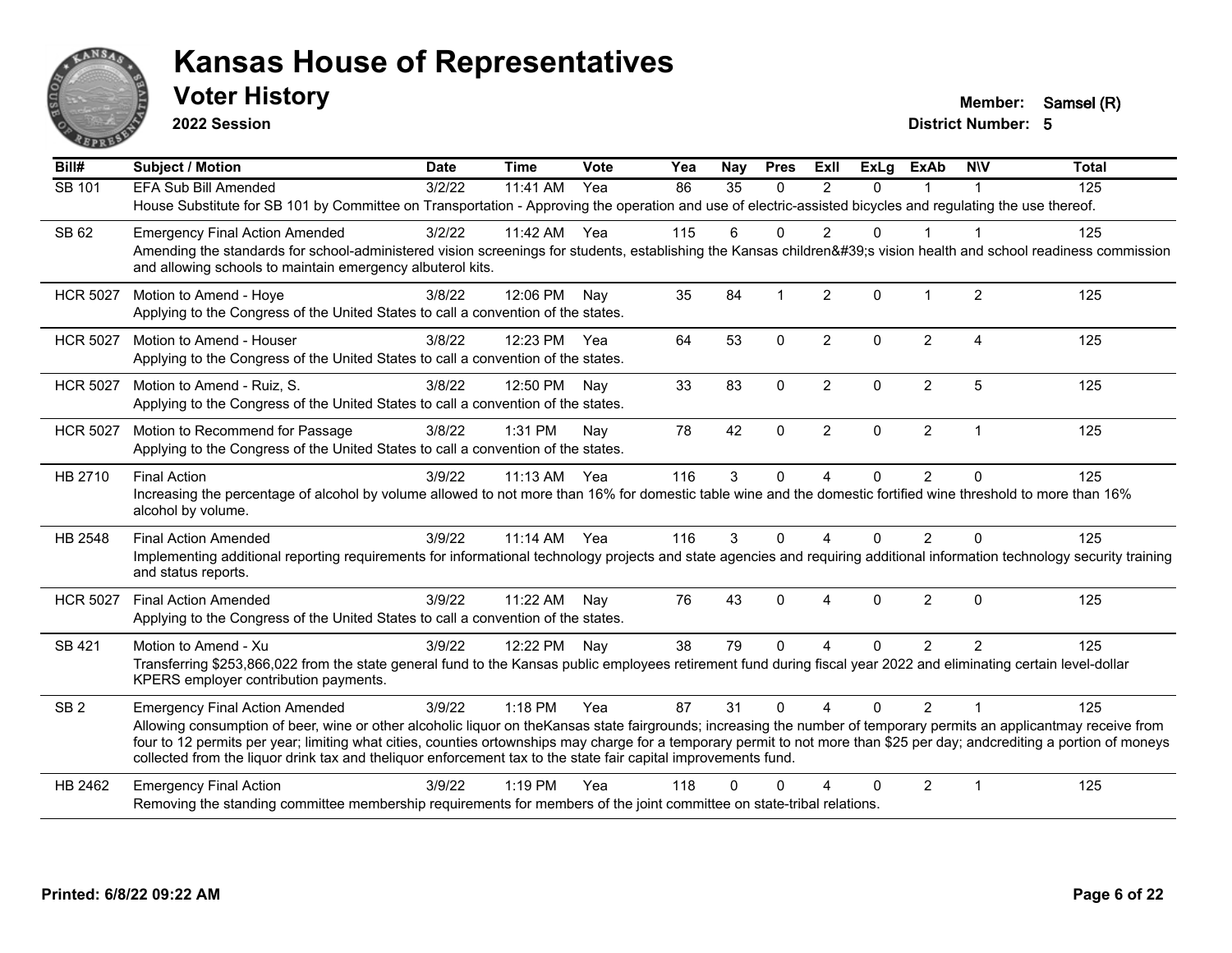

**2022 Session**

**Voter History Member:** Samsel (R)

| Bill#           | <b>Subject / Motion</b>                                                                                                                                                                                                                                                                                                                                                                                                                                                                                                                                                                       | <b>Date</b> | <b>Time</b>  | <b>Vote</b> | Yea | Nay      | <b>Pres</b> | ExII                   | <b>ExLg</b> | <b>ExAb</b>    | <b>NIV</b>   | <b>Total</b> |
|-----------------|-----------------------------------------------------------------------------------------------------------------------------------------------------------------------------------------------------------------------------------------------------------------------------------------------------------------------------------------------------------------------------------------------------------------------------------------------------------------------------------------------------------------------------------------------------------------------------------------------|-------------|--------------|-------------|-----|----------|-------------|------------------------|-------------|----------------|--------------|--------------|
| <b>SB 421</b>   | <b>Emergency Final Action Amended</b>                                                                                                                                                                                                                                                                                                                                                                                                                                                                                                                                                         | 3/9/22      | 1:20 PM      | Yea         | 113 | 5        | $\Omega$    | Δ                      | $\Omega$    | $\overline{2}$ | 1            | 125          |
|                 | Transferring \$1,000,000,000 from the state general fund to the Kansas public employees retirement fund during fiscal year 2022 and eliminating certain level-dollar<br>KPERS employer contribution payments.                                                                                                                                                                                                                                                                                                                                                                                 |             |              |             |     |          |             |                        |             |                |              |              |
| SB 286          | EFA Sub Bill Amended                                                                                                                                                                                                                                                                                                                                                                                                                                                                                                                                                                          | 3/9/22      | 1:23 PM      | Yea         | 102 | 17       | $\Omega$    | $\boldsymbol{\Lambda}$ | $\Omega$    | 2              | $\Omega$     | 125          |
|                 | House Substitute for Substitute for SB 286 - Continuing the governmental response to the COVID-19 pandemic in Kansas by extending the expanded use of<br>telemedicine, the suspension of certain requirements related to medical care facilities and immunity from civil liability for certain healthcare providers, certain persons<br>conducting business in this state and covered facilities for COVID-19 claims until January 20, 2023, creating the crime of interference with the conduct of a hospital and<br>increasing the criminal penalties for battery of a healthcare provider. |             |              |             |     |          |             |                        |             |                |              |              |
| HB 2466         | EFA Sub Bill                                                                                                                                                                                                                                                                                                                                                                                                                                                                                                                                                                                  | 3/9/22      | 1:24 PM      | Yea         | 115 | 4        | 0           | $\Delta$               | $\Omega$    | $\overline{2}$ | $\mathbf 0$  | 125          |
|                 | Substitute for HB 2466 by Committee on Education - Establishing the promoting advancement in computing knowledge act to increase the availability of computer<br>science education in Kansas schools.                                                                                                                                                                                                                                                                                                                                                                                         |             |              |             |     |          |             |                        |             |                |              |              |
| HB 2541         | <b>Final Action</b>                                                                                                                                                                                                                                                                                                                                                                                                                                                                                                                                                                           | 3/16/22     | 11:15 AM Yea |             | 111 | 12       | $\mathbf 0$ | $\overline{2}$         | $\Omega$    | $\Omega$       | $\Omega$     | 125          |
|                 | Crediting docket fees to the state general fund instead of the judicial branch docket fee fund; crediting marriage license fees and drivers'; license reinstatement fees to<br>the state general fund instead of the judicial branch nonjudicial salary adjustment fund.                                                                                                                                                                                                                                                                                                                      |             |              |             |     |          |             |                        |             |                |              |              |
| HB 2582         | <b>Final Action Amended</b>                                                                                                                                                                                                                                                                                                                                                                                                                                                                                                                                                                   | 3/16/22     | 11:16 AM Yea |             | 122 |          | 0           | $\overline{2}$         | $\Omega$    | $\Omega$       | $\mathbf{0}$ | 125          |
|                 | Directing the Kansas department for children and families to share certain information with investigating law enforcement agencies.                                                                                                                                                                                                                                                                                                                                                                                                                                                           |             |              |             |     |          |             |                        |             |                |              |              |
| HB 2674         | <b>Final Action Amended</b><br>Requiring a forfeiture of an appearance bond to be set aside in certain circumstances.                                                                                                                                                                                                                                                                                                                                                                                                                                                                         | 3/16/22     | 11:17 AM     | Yea         | 121 | 2        | 0           | $\overline{2}$         | $\Omega$    | $\Omega$       | $\Omega$     | 125          |
| HB 2676         | <b>Final Action Amended</b>                                                                                                                                                                                                                                                                                                                                                                                                                                                                                                                                                                   | 3/16/22     | 11:18 AM Yea |             | 112 | 11       | 0           | 2                      | $\Omega$    | $\Omega$       | $\Omega$     | 125          |
|                 | Authorizing counties to create a code inspection and enforcement fund and expanding the scope of the equipment reserve fund to include other computer and electronic<br>technologies.                                                                                                                                                                                                                                                                                                                                                                                                         |             |              |             |     |          |             |                        |             |                |              |              |
| <b>HCR 5032</b> | <b>Final Action</b>                                                                                                                                                                                                                                                                                                                                                                                                                                                                                                                                                                           | 3/16/22     | 11:20 AM     | Yea         | 119 | 4        | 0           | $\overline{2}$         | $\Omega$    | 0              | $\mathbf 0$  | 125          |
|                 | Honoring Ukrainians fighting against the Russian invasion.                                                                                                                                                                                                                                                                                                                                                                                                                                                                                                                                    |             |              |             |     |          |             |                        |             |                |              |              |
| HB 2528         | <b>Final Action Amended</b>                                                                                                                                                                                                                                                                                                                                                                                                                                                                                                                                                                   | 3/17/22     | 11:21 AM Yea |             | 86  | 34       | $\Omega$    | $\boldsymbol{\Lambda}$ | $\Omega$    | $\Omega$       | 1            | 125          |
|                 | Removing inflatable devices that are owned and operated by a nonprofit organization from the requirements of the Kansas amusement ride act.                                                                                                                                                                                                                                                                                                                                                                                                                                                   |             |              |             |     |          |             |                        |             |                |              |              |
| SB 335          | <b>Final Action</b>                                                                                                                                                                                                                                                                                                                                                                                                                                                                                                                                                                           | 3/17/22     | 11:22 AM Yea |             | 120 | $\Omega$ | $\Omega$    | $\Delta$               | $\Omega$    | $\Omega$       | 1            | 125          |
|                 | Exempting certain business entities that provide health insurance in the state but are not subject to the jurisdiction of the commissioner of insurance from payment of the<br>annual premium tax.                                                                                                                                                                                                                                                                                                                                                                                            |             |              |             |     |          |             |                        |             |                |              |              |
| SB 348          | <b>Final Action Amended</b>                                                                                                                                                                                                                                                                                                                                                                                                                                                                                                                                                                   | 3/17/22     | 11:23 AM     | Yea         | 110 | 10       | 0           | $\overline{4}$         | $\Omega$    | $\Omega$       | 1            | 125          |
|                 | Exempting the practice of threading from the practice of cosmetology.                                                                                                                                                                                                                                                                                                                                                                                                                                                                                                                         |             |              |             |     |          |             |                        |             |                |              |              |
| SB 392          | <b>Final Action</b>                                                                                                                                                                                                                                                                                                                                                                                                                                                                                                                                                                           | 3/17/22     | 11:24 AM     | Yea         | 120 | $\Omega$ | 0           | $\Delta$               | $\Omega$    | 0              |              | 125          |
|                 | Terminating the transfer of remaining unencumbered moneys in the securities act fee fund exceeding \$50,000 to the state general fund.                                                                                                                                                                                                                                                                                                                                                                                                                                                        |             |              |             |     |          |             |                        |             |                |              |              |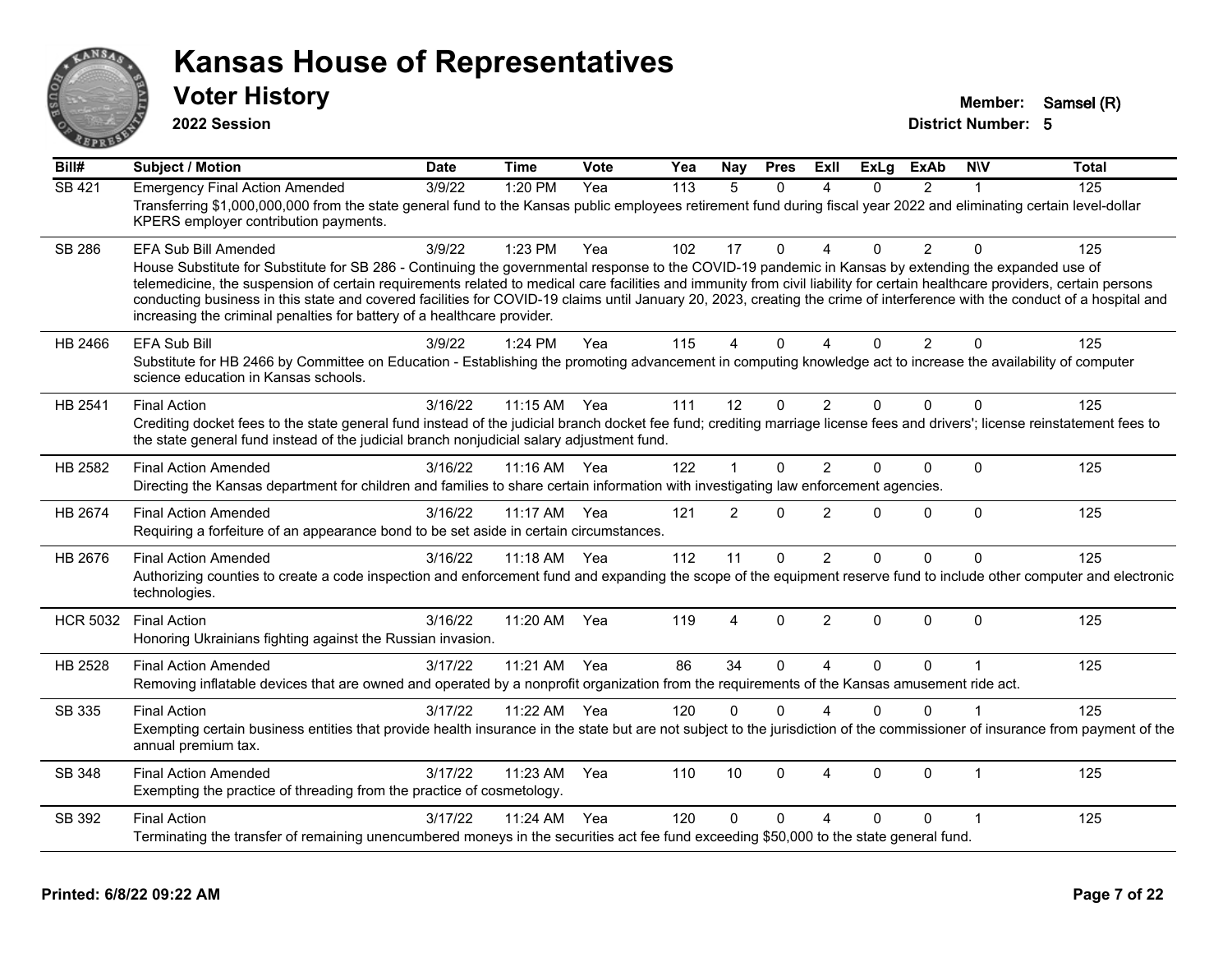

**2022 Session**

**Voter History Member:** Samsel (R)

| Bill#          | <b>Subject / Motion</b>                                                                                                                                                                                                                                                                                                                               | <b>Date</b> | <b>Time</b> | Vote | Yea | Nay            | <b>Pres</b> | ExII                     | <b>ExLg</b> | <b>ExAb</b> | <b>NIV</b>   | <b>Total</b> |
|----------------|-------------------------------------------------------------------------------------------------------------------------------------------------------------------------------------------------------------------------------------------------------------------------------------------------------------------------------------------------------|-------------|-------------|------|-----|----------------|-------------|--------------------------|-------------|-------------|--------------|--------------|
| <b>HB 2712</b> | <b>Emergency Final Action</b><br>Establishing the Kansas commission for the United States semiquincentennial.                                                                                                                                                                                                                                         | 3/17/22     | 11:47 AM    | Yea  | 119 | 1              | $\Omega$    | $\boldsymbol{\varDelta}$ | $\Omega$    | $\Omega$    |              | 125          |
| SB 408         | <b>Emergency Final Action Amended</b><br>Increasing the criminal penalties for multiple thefts of mail.                                                                                                                                                                                                                                               | 3/17/22     | 11:48 AM    | Yea  | 117 | 3              | $\Omega$    | $\overline{4}$           | $\Omega$    | $\Omega$    | $\mathbf{1}$ | 125          |
| SB 400         | <b>EFA Sub Bill</b><br>Substitute for SB 400 by Committee on Financial Institutions and Insurance - Updating certain requirements and conditions relating to the creation, modification and<br>termination of trusts in the Kansas uniform trust code and updating the definition of-áresident trust for tax purposes.                                | 3/17/22     | $11:49$ AM  | Yea  | 120 | $\Omega$       | $\Omega$    | $\Lambda$                | $\Omega$    | $\Omega$    |              | 125          |
| SB 366         | <b>Emergency Final Action Amended</b><br>Specifying that the crime of burglary includes, without authority, entering into or remaining within any locked or secured portion of any dwelling, building or other<br>structure, with intent to commit another crime therein.                                                                             | 3/17/22     | 11:50 AM    | Yea  | 120 | 0              | $\Omega$    | $\Delta$                 | $\Omega$    | $\Omega$    |              | 125          |
| SB 313         | <b>Emergency Final Action Amended</b><br>Designating a portion of United States highway 69 as the Senator Tom R Van Sickle memorial highway.                                                                                                                                                                                                          | 3/21/22     | 3:39 PM     | Yea  | 122 | 0              | $\Omega$    | $\overline{2}$           | $\Omega$    |             | $\Omega$     | 125          |
| <b>SB 448</b>  | <b>Emergency Final Action</b><br>Adopting the national association of insurance commissioner's amendments to the unfair trade practices act excluding commercial property and casualty insurance<br>producers, brokers and insurers from prohibitions on giving rebates as an inducement to sales.                                                    | 3/21/22     | 3:40 PM     | Yea  | 122 | 0              | $\Omega$    | 2                        | $\Omega$    |             | $\Omega$     | 125          |
| SB 300         | <b>EFA Sub Bill</b><br>Substitute for SB 300 by Committee on Judiciary GÇô Amending the Kansas racketeer influenced and corrupt organization act to add a person who has engaged in<br>identity theft or identity fraud to the definition of "covered person" and add identity theft and identity fraud to the definition of "racketeering activity". | 3/21/22     | 3:41 PM     | Yea  | 121 |                | $\Omega$    | 2                        | $\Omega$    |             | $\Omega$     | 125          |
| SB 261         | <b>EFA Sub Bill</b><br>Substitute for SB 261 by Committee on Agriculture -- Prohibiting the use of identifiable meat terms on the labels of meat analogs when such labels do not include proper<br>qualifying language to indicate that such products do not contain meat.                                                                            | 3/21/22     | 3:43 PM     | Yea  | 96  | 26             | $\Omega$    | $\mathfrak{p}$           | $\Omega$    |             | $\Omega$     | 125          |
| <b>SB 417</b>  | <b>Emergency Final Action</b><br>Establishing minimum and maximum permit renewal fees for certain solid waste disposal areas and processing facilities.                                                                                                                                                                                               | 3/21/22     | 3:44 PM     | Yea  | 120 | $\overline{2}$ | $\Omega$    | $\mathfrak{p}$           | $\Omega$    | $\mathbf 1$ | $\Omega$     | 125          |
| HB 2644        | <b>Emergency Final Action</b><br>Designating the Sandhill plum as the official state fruit.                                                                                                                                                                                                                                                           | 3/21/22     | 3:46 PM     | Nay  | 115 | 7              | $\Omega$    | $\overline{2}$           | $\Omega$    | $\mathbf 1$ | $\Omega$     | 125          |
| HB 2447        | <b>EFA Sub Bill</b><br>Permitting testimony to be presented using a two-way electronic audio-video communication device during a preliminary hearing.                                                                                                                                                                                                 | 3/21/22     | 3:47 PM     | Nay  | 120 | $\overline{2}$ | $\Omega$    | $\overline{2}$           | 0           |             | $\Omega$     | 125          |
| <b>SB 200</b>  | <b>Emergency Final Action Amended</b><br>Expanding the pharmacist's scope of practice to include initiation of therapy for influenza, strep throat or urinary tract infection, pursuant to a statewide protocol adopted<br>by the collaborative drug therapy management advisory committee.                                                           | 3/21/22     | 3:48 PM     | Yea  | 119 | 3              | ∩           | 2                        | U           |             | $\Omega$     | 125          |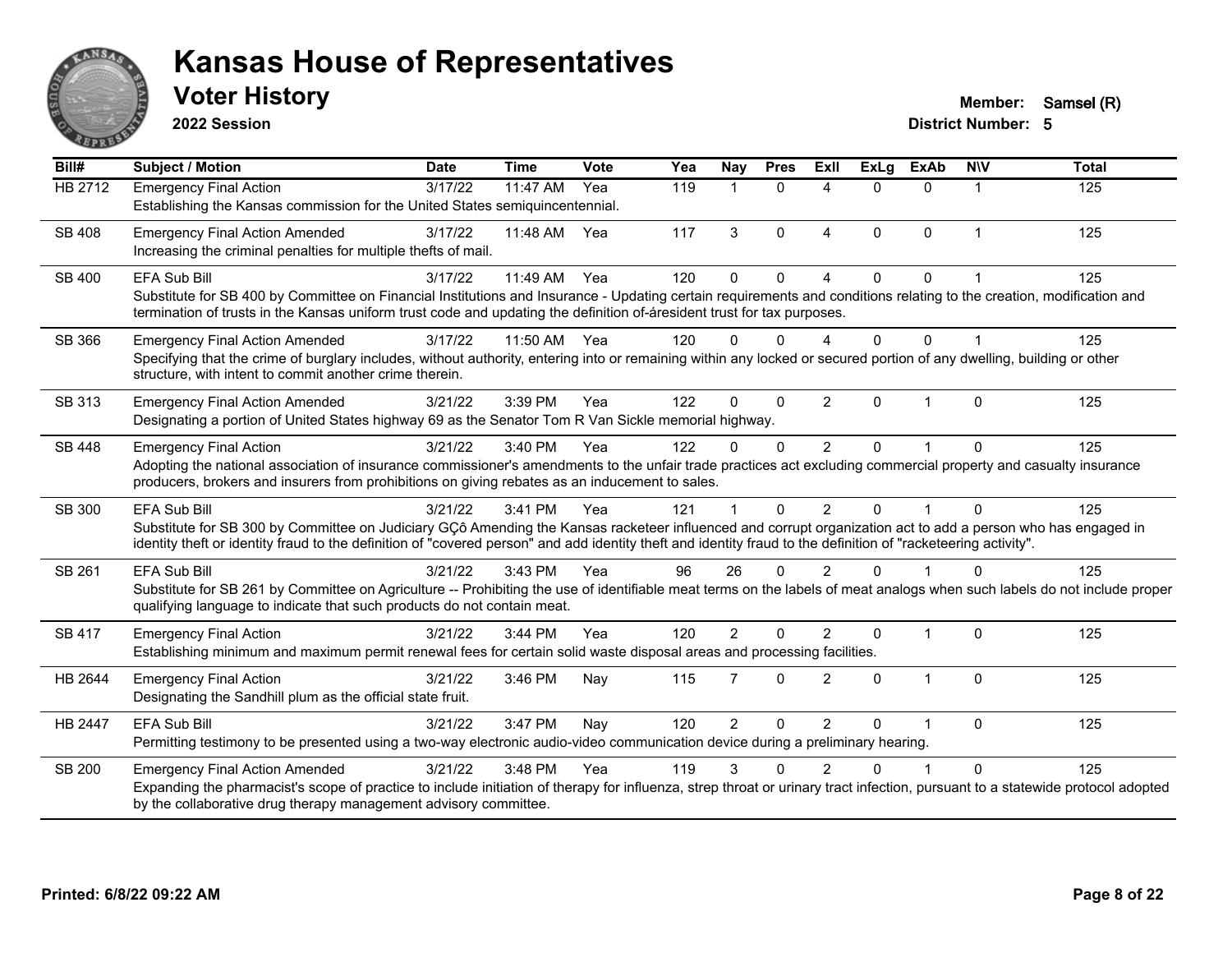

**2022 Session**

**Voter History Member:** Samsel (R)

| $\overline{BiII#}$ | <b>Subject / Motion</b>                                                                                                                                                                                                                                                                                                                                                                                                                                                                                                                                                                                                                                                      | <b>Date</b> | <b>Time</b> | <b>Vote</b> | Yea              | Nay          | <b>Pres</b>  | <b>Exll</b>    | $\overline{ExLg}$ | <b>ExAb</b>  | <b>NIV</b>   | <b>Total</b> |
|--------------------|------------------------------------------------------------------------------------------------------------------------------------------------------------------------------------------------------------------------------------------------------------------------------------------------------------------------------------------------------------------------------------------------------------------------------------------------------------------------------------------------------------------------------------------------------------------------------------------------------------------------------------------------------------------------------|-------------|-------------|-------------|------------------|--------------|--------------|----------------|-------------------|--------------|--------------|--------------|
| <b>SB 336</b>      | <b>Emergency Final Action</b><br>Updating certain investment limitation requirements to provide increased options for Kansas domiciled life insurance companies investing in equity interests and<br>preferred stock.                                                                                                                                                                                                                                                                                                                                                                                                                                                        | 3/21/22     | 3:49 PM     | Yea         | $\overline{121}$ | $\mathbf{1}$ | $\mathbf{0}$ | 2              | $\Omega$          |              | $\Omega$     | 125          |
| HB 2253            | <b>Emergency Final Action Amended</b><br>Updating certain provisions of the prescription monitoring program act relating to program data, storage and access, increasing the membership of the advisory<br>committee and providing for setup and annual maintenance fees for program data integration.                                                                                                                                                                                                                                                                                                                                                                       | 3/21/22     | 3:50 PM     | Yea         | 121              | $\mathbf{1}$ | $\mathbf 0$  | $\overline{2}$ | $\Omega$          | $\mathbf{1}$ | $\Omega$     | 125          |
| HB 2632            | <b>Emergency Final Action</b><br>Requiring a referral of an alleged victim of child abuse or neglect for a examination as part of an investigation, creating a program in the department of health and<br>environment to provide training and payment and defining child abuse review and evaluation providers, networks, examinations and referrals and child abuse medical<br>resource centers.                                                                                                                                                                                                                                                                            | 3/21/22     | 3:52 PM     | Yea         | 95               | 27           | $\mathbf{0}$ | $\overline{2}$ | 0                 |              | 0            | 125          |
| SB 346             | <b>Emergency Final Action Amended</b><br>Allowing for the on-farm retail sale of milk and milk products, authorizing the secretary of agriculture to declare an imminent health hazard, extending certain milk and<br>dairy license fees and establishing certain standards for milk.                                                                                                                                                                                                                                                                                                                                                                                        | 3/21/22     | 3:53 PM     | Yea         | 119              | 3            | $\Omega$     | $\overline{2}$ | $\Omega$          |              | $\Omega$     | 125          |
| SB 141             | <b>Emergency Final Action</b><br>Enacting the Kansas uniform directed trust act.                                                                                                                                                                                                                                                                                                                                                                                                                                                                                                                                                                                             | 3/21/22     | 3:54 PM     | Yea         | 122              | $\Omega$     | $\Omega$     | 2              | $\Omega$          | $\mathbf{1}$ | $\Omega$     | 125          |
| SB 343             | <b>Emergency Final Action Amended</b><br>Updating the term "hearing impaired"; to "hard of hearing"; in statutes related to persons with hearing loss.                                                                                                                                                                                                                                                                                                                                                                                                                                                                                                                       | 3/21/22     | 3:55 PM     | Yea         | 122              | $\mathbf{0}$ | $\mathbf 0$  | $\overline{2}$ | 0                 | $\mathbf{1}$ | $\Omega$     | 125          |
| SB 446             | <b>Emergency Final Action Amended</b><br>Designating bridges on U.S. highway 166 and K-66 highway as Veterans Memorial Bridge.                                                                                                                                                                                                                                                                                                                                                                                                                                                                                                                                               | 3/21/22     | 3:56 PM     | Yea         | 122              | $\Omega$     | $\Omega$     | $\overline{2}$ | $\mathbf{0}$      | $\mathbf{1}$ | $\mathbf{0}$ | 125          |
| SB 483             | <b>Emergency Final Action</b><br>Increasing criminal penalties for theft and criminal damage to property involving remote service units such as automated cash dispensing machines and automated<br>teller machines.                                                                                                                                                                                                                                                                                                                                                                                                                                                         | 3/21/22     | 3:57 PM     | Yea         | 122              | $\Omega$     | $\Omega$     | 2              | $\Omega$          | 1            | $\Omega$     | 125          |
| <b>SB 19</b>       | EFA Sub Bill<br>House Substitute for SB 19 by Committee on Energy, Utilities and Telecommunications - Implementing the 988 suicide prevention and mental health crisis hotline in<br>Kansas.                                                                                                                                                                                                                                                                                                                                                                                                                                                                                 | 3/21/22     | 3:58 PM     | Yea         | 114              | 8            | $\mathbf{0}$ | $\overline{2}$ | $\Omega$          |              | $\Omega$     | 125          |
| HB 2600            | <b>Emergency Final Action Amended</b><br>Authorizing the state board of regents on behalf of Emporia state university to sell certain real property in the city of Emporia, Lyon county, Kansas; the university of<br>Kansas to exchange and convey certain real property in Douglas county, Kansas, and to accept certain real property in Douglas county, Kansas, from the Kansas<br>university endowment association; Kansas state university to sell certain real property in Riley county and Cherokee county, Kansas, and Douglas county, Nebraska;<br>and Pittsburg state university to sell certain real property in the city of Pittsburg, Crawford county, Kansas. | 3/21/22     | 4:00 PM     | Yea         | 122              | $\Omega$     | $\Omega$     | 2              | $\Omega$          |              | $\Omega$     | 125          |
| SB 215             | <b>Emergency Final Action Amended</b><br>Transferring the authority for postsecondary driver's education programs and driver training schools from the state board of regents to the department of revenue.                                                                                                                                                                                                                                                                                                                                                                                                                                                                  | 3/21/22     | 4:01 PM     | Yea         | 122              | n            | U            | $\mathcal{P}$  | 0                 |              | $\Omega$     | 125          |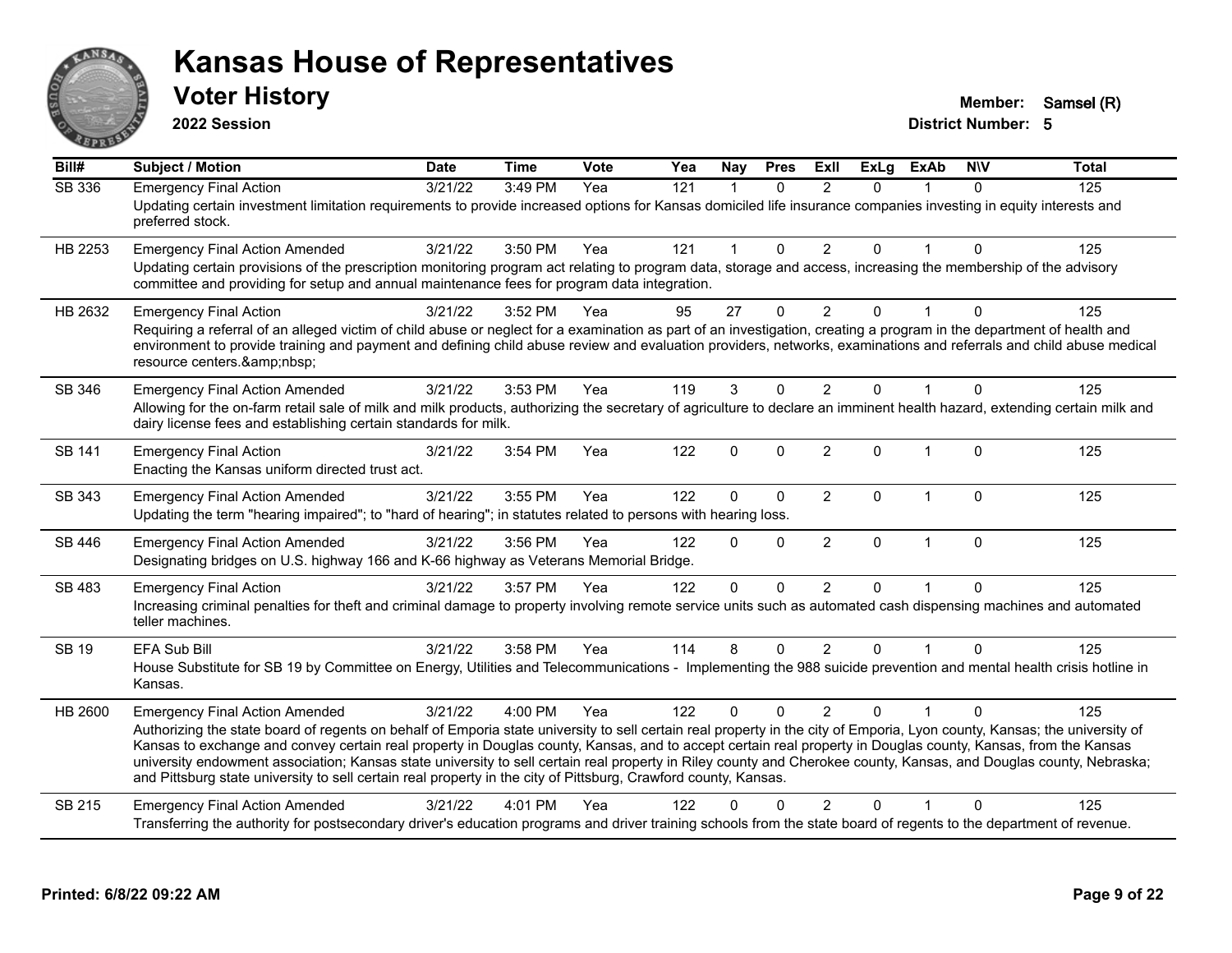

**2022 Session**

**Voter History Member:** Samsel (R)

| Bill#         | Subject / Motion                                                                                                                                                                                                                                                                                                 | <b>Date</b> | Time         | Vote | Yea | Nay           | <b>Pres</b>  | <b>ExII</b>             | <b>ExLg</b>    | <b>ExAb</b>    | <b>NIV</b>     | <b>Total</b> |
|---------------|------------------------------------------------------------------------------------------------------------------------------------------------------------------------------------------------------------------------------------------------------------------------------------------------------------------|-------------|--------------|------|-----|---------------|--------------|-------------------------|----------------|----------------|----------------|--------------|
| <b>SB 28</b>  | <b>EFA Sub Bill</b><br>House Substitute for SB 28 by Committee on Insurance and Pensions - Enacting the pharmacy benefits manager licensure act and requiring licensure rather than<br>registration of such entities.                                                                                            | 3/21/22     | 4:02 PM      | Yea  | 120 | $\mathcal{P}$ | $\Omega$     | $\mathfrak{p}$          | $\Omega$       |                | $\Omega$       | 125          |
| SB 419        | <b>Emergency Final Action</b><br>Allowing certain employees from the department of corrections to attend the Kansas law enforcement training center and including special agents of the department of<br>corrections in the definition of law enforcement officer under the Kansas law enforcement training act. | 3/21/22     | 4:03 PM      | Yea  | 122 | 0             | $\mathbf{0}$ | 2                       | $\Omega$       |                | $\Omega$       | 125          |
| <b>SB 440</b> | <b>Emergency Final Action</b><br>Establishing when an occupational therapist may treat a patient without referral from a physician and requiring occupational therapists to maintain professional liability<br>insurance.                                                                                        | 3/21/22     | 4:04 PM      | Yea  | 121 | $\mathbf{0}$  | $\mathbf 0$  | $\overline{2}$          | $\overline{0}$ | $\mathbf{1}$   | $\mathbf{1}$   | 125          |
| SB 34         | <b>EFA Sub Bill Amended</b><br>Substitute for SB 34 by Committee on Federal and State Affairs - Requiring review of administrative rules and regulations every five years.                                                                                                                                       | 3/21/22     | $4:06$ PM    | Yea  | 88  | 34            | $\mathbf{0}$ | $\overline{2}$          | 0              |                | $\Omega$       | 125          |
| SB 453        | <b>Emergency Final Action Amended</b><br>Requiring adult care home certified aides who take training courses to demonstrate certain skills to successfully complete such training courses and requiring licensed<br>nurses to teach and evaluate such training courses.                                          | 3/21/22     | 4:07 PM      | Yea  | 122 | $\mathbf 0$   | $\Omega$     | $\overline{2}$          | 0              |                | 0              | 125          |
| SB 330        | <b>Emergency Final Action</b><br>Authorizing the construction of a memorial honoring Kansas gold star families.                                                                                                                                                                                                  | 3/21/22     | 4:08 PM      | Yea  | 122 | $\mathbf 0$   | $\mathbf 0$  | $\overline{2}$          | 0              | $\mathbf{1}$   | $\mathbf 0$    | 125          |
| SB 331        | <b>Emergency Final Action Amended</b><br>Updating the version of risk-based capital instructions in effect.                                                                                                                                                                                                      | 3/21/22     | 4:09 PM      | Yea  | 121 | $\mathbf{1}$  | $\mathbf{0}$ | $\overline{2}$          | $\Omega$       | $\overline{1}$ | $\Omega$       | 125          |
| SB 451        | <b>Emergency Final Action Amended</b><br>Requiring an individual to maintain enrollment on a tribal membership roll to receive a free permanent hunting license.                                                                                                                                                 | 3/21/22     | 4:10 PM      | Yea  | 122 | $\mathbf 0$   | $\mathbf 0$  | $\overline{2}$          | $\Omega$       | $\mathbf{1}$   | $\Omega$       | 125          |
| SB 479        | <b>Emergency Final Action Amended</b><br>Authorizing a permanent memorial commemorating the Kansas suffragist movement to be placed in the state capitol and establishing the Kansas suffragist memorial<br>fund.                                                                                                | 3/21/22     | 4:11 PM      | Yea  | 122 | $\Omega$      | $\Omega$     | $\mathfrak{p}$          | $\Omega$       |                | $\Omega$       | 125          |
| HB 2734       | <b>Emergency Final Action</b><br>Reinstating the social worker applicant option for board-approved postgraduate supervised experience and allowing master's and clinical level licensees to take the<br>baccalaureate addiction counselor test.                                                                  | 3/21/22     | 4:12 PM      | Yea  | 122 | $\mathbf{0}$  | $\mathbf{0}$ | 2                       | $\Omega$       |                | $\Omega$       | 125          |
| SB 267        | Motion to Amend - Winn<br>Substitute for SB 267 by Committee on Ways and Means - Appropriations for FY 2021, FY 2022, FY 2023 and FY 2024 for various state agencies.                                                                                                                                            | 3/22/22     | 11:42 AM     | Yea  | 44  | 76            | $\mathbf{0}$ | $\overline{\mathbf{1}}$ | 0              | $\overline{2}$ | $\overline{2}$ | 125          |
| SB 267        | Motion to Amend - Gartner<br>Substitute for SB 267 by Committee on Ways and Means - Appropriations for FY 2021, FY 2022, FY 2023 and FY 2024 for various state agencies.                                                                                                                                         | 3/22/22     | 12:01 PM Nay |      | 37  | 84            | $\Omega$     |                         | $\Omega$       | $\mathcal{P}$  |                | 125          |
| SB 267        | Motion to Amend - Helgerson<br>Substitute for SB 267 by Committee on Ways and Means - Appropriations for FY 2021, FY 2022, FY 2023 and FY 2024 for various state agencies.                                                                                                                                       | 3/22/22     | 12:25 PM Yea |      | 49  | 72            | $\mathbf{0}$ |                         | $\Omega$       | $\overline{2}$ |                | 125          |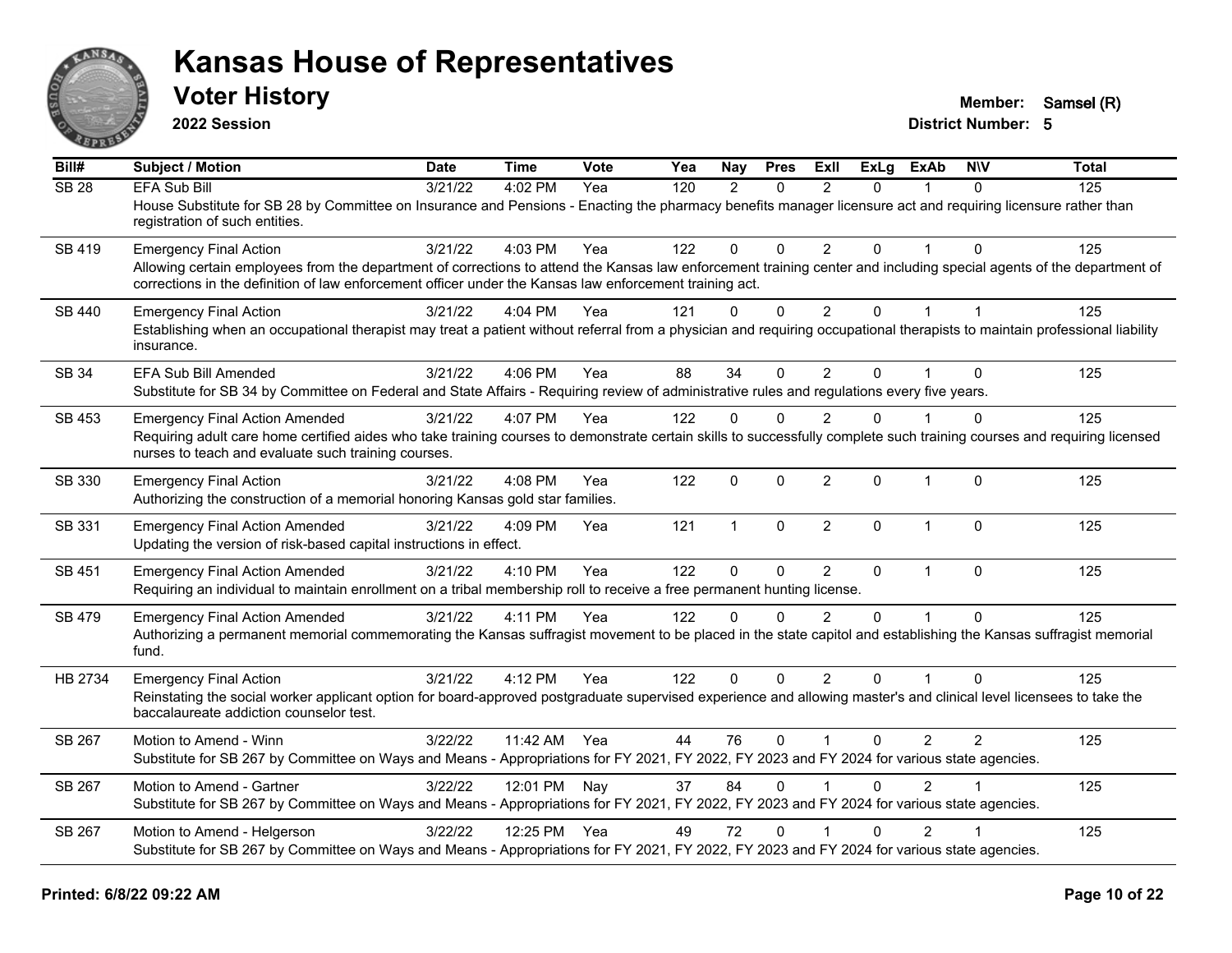

**2022 Session**

| Bill#         | <b>Subject / Motion</b>                                                                                                                                                                                                                                                                                                                                                                                                                                                                                                                                                                                                                                                                                                                                                                                                                                                                                                                             | <b>Date</b> | <b>Time</b> | Vote | Yea | Nay | <b>Pres</b>  | ExII         | <b>ExLg</b> | <b>ExAb</b>    | <b>NIV</b>     | <b>Total</b> |
|---------------|-----------------------------------------------------------------------------------------------------------------------------------------------------------------------------------------------------------------------------------------------------------------------------------------------------------------------------------------------------------------------------------------------------------------------------------------------------------------------------------------------------------------------------------------------------------------------------------------------------------------------------------------------------------------------------------------------------------------------------------------------------------------------------------------------------------------------------------------------------------------------------------------------------------------------------------------------------|-------------|-------------|------|-----|-----|--------------|--------------|-------------|----------------|----------------|--------------|
| <b>SB 267</b> | Motion to Amend - Helgerson                                                                                                                                                                                                                                                                                                                                                                                                                                                                                                                                                                                                                                                                                                                                                                                                                                                                                                                         | 3/22/22     | 1:06 PM     | Nay  | 36  | 81  | $\mathbf{0}$ |              | $\Omega$    | 2              | 5              | 125          |
|               | Substitute for SB 267 by Committee on Ways and Means - Appropriations for FY 2021, FY 2022, FY 2023 and FY 2024 for various state agencies.                                                                                                                                                                                                                                                                                                                                                                                                                                                                                                                                                                                                                                                                                                                                                                                                         |             |             |      |     |     |              |              |             |                |                |              |
| HB 2512       | Motion to Amend - Ousley<br>Substitute for Substitute for HB 2512 by Committee on K-12 Education Budget - Making appropriations for the Kansas state department of education for FY 2022, FY<br>2023 and FY 2024, establishing requirements relating to academic achievement and third-grade literacy, authorizing credits to be earned through alternative educational<br>opportunities, requiring KSHSAA members and employees to report child abuse and neglect, requiring boards of education of school districts to consider district needs<br>assessments and academic assessments when approving district budgets, authorizing part-time enrollment for certain students, establishing an alternative graduation<br>rate calculation for virtual schools, providing virtual school state aid for credit deficient students and amending the age of initial eligibility for the tax credit for low income<br>students scholarship program.    | 3/22/22     | 2:02 PM     | Yea  | 58  | 54  | $\mathbf{0}$ |              | $\Omega$    | $\mathcal{P}$  | 10             | 125          |
| HB 2512       | Motion to Amend - Hoye<br>Substitute for Substitute for HB 2512 by Committee on K-12 Education Budget - Making appropriations for the Kansas state department of education for FY 2022, FY<br>2023 and FY 2024, establishing requirements relating to academic achievement and third-grade literacy, authorizing credits to be earned through alternative educational<br>opportunities, requiring KSHSAA members and employees to report child abuse and neglect, requiring boards of education of school districts to consider district needs<br>assessments and academic assessments when approving district budgets, authorizing part-time enrollment for certain students, establishing an alternative graduation<br>rate calculation for virtual schools, providing virtual school state aid for credit deficient students and amending the age of initial eligibility for the tax credit for low income<br>students scholarship program.      | 3/22/22     | 2:13 PM     | Nay  | 38  | 81  | $\mathbf 0$  | 1            | 0           | 2              | 3              | 125          |
| HB 2512       | Motion to Amend - Hoye<br>Substitute for Substitute for HB 2512 by Committee on K-12 Education Budget - Making appropriations for the Kansas state department of education for FY 2022, FY<br>2023 and FY 2024, establishing requirements relating to academic achievement and third-grade literacy, authorizing credits to be earned through alternative educational<br>opportunities, requiring KSHSAA members and employees to report child abuse and neglect, requiring boards of education of school districts to consider district needs<br>assessments and academic assessments when approving district budgets, authorizing part-time enrollment for certain students, establishing an alternative graduation<br>rate calculation for virtual schools, providing virtual school state aid for credit deficient students and amending the age of initial eligibility for the tax credit for low income<br>students scholarship program.      | 3/22/22     | 2:18 PM     | Nay  | 44  | 73  | $\Omega$     |              | 0           | $\overline{2}$ | 5              | 125          |
| HB 2512       | Motion to reconsider action<br>Substitute for Substitute for HB 2512 by Committee on K-12 Education Budget - Making appropriations for the Kansas state department of education for FY 2022, FY<br>2023 and FY 2024, establishing requirements relating to academic achievement and third-grade literacy, authorizing credits to be earned through alternative educational<br>opportunities, requiring KSHSAA members and employees to report child abuse and neglect, requiring boards of education of school districts to consider district needs<br>assessments and academic assessments when approving district budgets, authorizing part-time enrollment for certain students, establishing an alternative graduation<br>rate calculation for virtual schools, providing virtual school state aid for credit deficient students and amending the age of initial eligibility for the tax credit for low income<br>students scholarship program. | 3/22/22     | 2:24 PM     | Yea  | 75  | 45  | $\mathbf{0}$ | $\mathbf{1}$ | $\Omega$    | 2              | 2              | 125          |
| HB 2512       | Motion to Amend - Ousley<br>Substitute for Substitute for HB 2512 by Committee on K-12 Education Budget - Making appropriations for the Kansas state department of education for FY 2022, FY<br>2023 and FY 2024, establishing requirements relating to academic achievement and third-grade literacy, authorizing credits to be earned through alternative educational<br>opportunities, requiring KSHSAA members and employees to report child abuse and neglect, requiring boards of education of school districts to consider district needs<br>assessments and academic assessments when approving district budgets, authorizing part-time enrollment for certain students, establishing an alternative graduation<br>rate calculation for virtual schools, providing virtual school state aid for credit deficient students and amending the age of initial eligibility for the tax credit for low income<br>students scholarship program.    | 3/22/22     | 2:30 PM     | Yea  | 50  | 70  | $\mathbf{0}$ | $\mathbf{1}$ | $\Omega$    | 2              | $\overline{2}$ | 125          |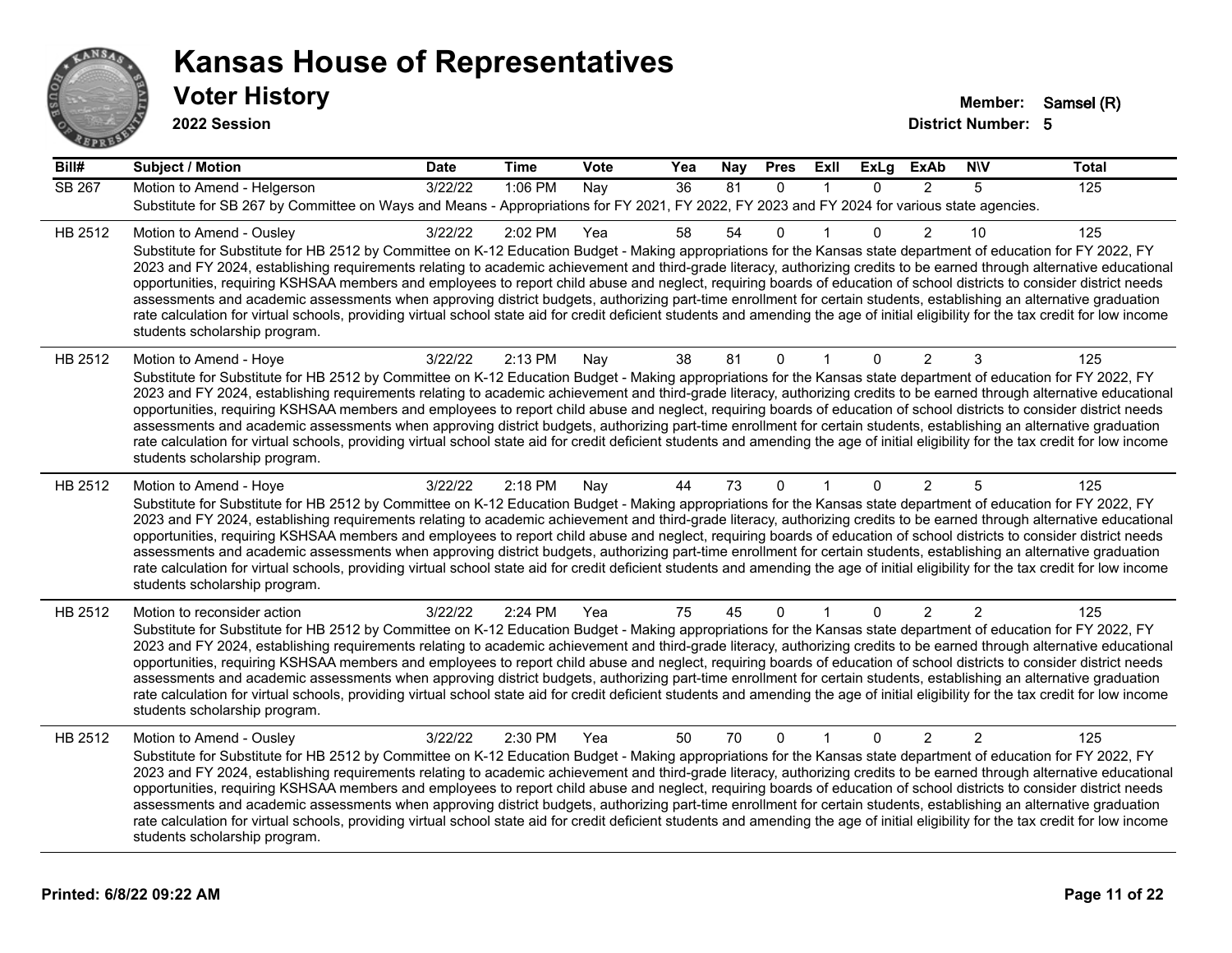

**2022 Session**

| $\overline{Bill#}$ | <b>Subject / Motion</b>                                                                                                                                                                                                                                                                                                                                                                                                                                                                                                                                                                                                                                                                                                                                                                                                                                                                                                                               | <b>Date</b> | <b>Time</b>  | Vote | Yea | Nay      | <b>Pres</b> | ExIl           | <b>ExLg</b>  | <b>ExAb</b>    | <b>NIV</b>   | <b>Total</b> |
|--------------------|-------------------------------------------------------------------------------------------------------------------------------------------------------------------------------------------------------------------------------------------------------------------------------------------------------------------------------------------------------------------------------------------------------------------------------------------------------------------------------------------------------------------------------------------------------------------------------------------------------------------------------------------------------------------------------------------------------------------------------------------------------------------------------------------------------------------------------------------------------------------------------------------------------------------------------------------------------|-------------|--------------|------|-----|----------|-------------|----------------|--------------|----------------|--------------|--------------|
| HB 2631            | Motion to Amend - Carmichael<br>Enacting the career technical education credential and transition incentive for employment success act to provide additional state aid for school districts based on<br>students obtaining a credential.                                                                                                                                                                                                                                                                                                                                                                                                                                                                                                                                                                                                                                                                                                              | 3/22/22     | 8:36 PM      | Nay  | 57  | 62       | $\Omega$    | 1              | $\Omega$     | $\mathcal{P}$  | 3            | 125          |
| HB 2512            | Final Action Sub Bill Amended<br>Substitute for Substitute for HB 2512 by Committee on K-12 Education Budget - Making appropriations for the Kansas state department of education for FY 2022, FY<br>2023 and FY 2024, establishing requirements relating to academic achievement and third-grade literacy, authorizing credits to be earned through alternative educational<br>opportunities, requiring KSHSAA members and employees to report child abuse and neglect, requiring boards of education of school districts to consider district needs<br>assessments and academic assessments when approving district budgets, authorizing part-time enrollment for certain students, establishing an alternative graduation<br>rate calculation for virtual schools, providing virtual school state aid for credit deficient students and amending the age of initial eligibility for the tax credit for low income<br>students scholarship program. | 3/23/22     | 10:24 AM     | Nay  | 76  | 46       | $\Omega$    | $\overline{2}$ | 0            |                | $\Omega$     | 125          |
| HB 2609            | <b>Final Action</b><br>Allowing restricted driver's license holders to drive to and from worship services for any religious organizations at age 15.                                                                                                                                                                                                                                                                                                                                                                                                                                                                                                                                                                                                                                                                                                                                                                                                  | 3/23/22     | 10:25 AM Yea |      | 95  | 27       | $\Omega$    | $\overline{2}$ | $\Omega$     | $\overline{1}$ | $\mathbf{0}$ | 125          |
| HB 2615            | Final Action Sub Bill Amended<br>Substitute for HB 2615 by Committee on K-12 Education Budget - Allowing K-12 students to transfer to and attend school in any school district in the state.                                                                                                                                                                                                                                                                                                                                                                                                                                                                                                                                                                                                                                                                                                                                                          | 3/23/22     | 10:27 AM     | Nay  | 63  | 59       | $\Omega$    | $\overline{2}$ | $\Omega$     | $\mathbf{1}$   | 0            | 125          |
| HB 2631            | <b>Final Action Amended</b><br>Enacting the career technical education credential and transition incentive for employment success act to provide additional state aid for school districts based on<br>students obtaining a credential.                                                                                                                                                                                                                                                                                                                                                                                                                                                                                                                                                                                                                                                                                                               | 3/23/22     | 10:28 AM     | Yea  | 122 | $\Omega$ | 0           | $\overline{2}$ | 0            |                | 0            | 125          |
| HB 2717            | <b>Final Action Amended</b><br>Prohibiting any municipality from preventing the enforcement of federal immigration laws, requiring municipal law enforcement agencies to provide written notice to each<br>law enforcement officer of the officer's duty to cooperate with state and federal agencies in the enforcement of immigration laws and requiring any municipal<br>identification card to state on its face that it is not valid for state identification.                                                                                                                                                                                                                                                                                                                                                                                                                                                                                   | 3/23/22     | 10:30 AM     | Yea  | 84  | 38       | $\Omega$    | $\overline{2}$ | $\Omega$     | $\overline{ }$ | $\mathbf{0}$ | 125          |
| HB 2737            | <b>Final Action Sub Bill</b><br>Substitute for HB 2737 by Committee on Redistricting - Proposing state representative redistricting plan free state 3f.                                                                                                                                                                                                                                                                                                                                                                                                                                                                                                                                                                                                                                                                                                                                                                                               | 3/23/22     | 10:32 AM     | Yea  | 112 | 10       | $\Omega$    | $\overline{2}$ | $\Omega$     | 1              | $\Omega$     | 125          |
| SB 161             | <b>Final Action Amended</b><br>Providing for the use of personal package delivery devices on sidewalks and crosswalks, exempting such devices from motor vehicle regulation and limiting additional<br>municipal regulation.                                                                                                                                                                                                                                                                                                                                                                                                                                                                                                                                                                                                                                                                                                                          | 3/23/22     | 10:34 AM     | Yea  | 75  | 47       | $\Omega$    | $\mathfrak{p}$ | $\Omega$     |                | $\Omega$     | 125          |
| SB 199             | <b>Final Action Amended</b><br>Providing for short-term, limited-duration health plans.                                                                                                                                                                                                                                                                                                                                                                                                                                                                                                                                                                                                                                                                                                                                                                                                                                                               | 3/23/22     | 10:35 AM     | Nay  | 73  | 49       | 0           | $\overline{2}$ | $\mathbf{0}$ | $\overline{1}$ | $\mathbf{0}$ | 125          |
| SB 267             | Final Action Sub Bill Amended<br>House Substitute for Substitute for SB 267 by Committee on Appropriations - Appropriations for FY 2022, FY 2023, FY 2024, and FY 2025 for various state agencies                                                                                                                                                                                                                                                                                                                                                                                                                                                                                                                                                                                                                                                                                                                                                     | 3/23/22     | 10:38 AM     | Yea  | 73  | 49       | $\Omega$    | 2              | $\Omega$     | $\mathbf{1}$   | $\Omega$     | 125          |
| SB 367             | <b>Final Action</b><br>Requiring officers to file copies of receipts with the court when property is seized under a search warrant and providing requirements and procedures for destruction or<br>disposition of dangerous drugs and return or disposition of weapons.                                                                                                                                                                                                                                                                                                                                                                                                                                                                                                                                                                                                                                                                               | 3/23/22     | 10:39 AM     | Yea  | 122 | $\Omega$ | 0           | $\overline{2}$ | $\Omega$     |                | $\mathbf{0}$ | 125          |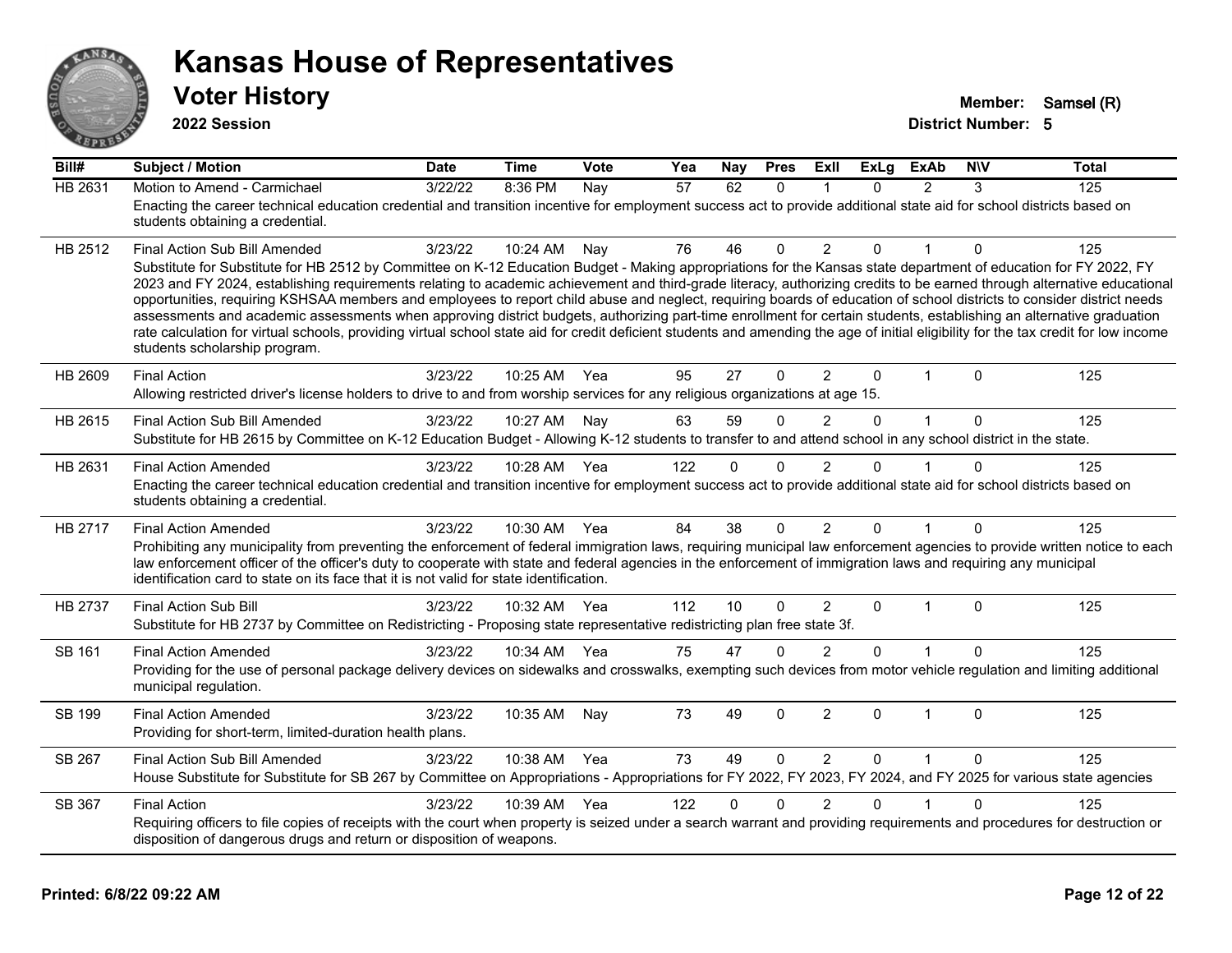

**2022 Session**

**Voter History Member:** Samsel (R)

| Bill#         | <b>Subject / Motion</b>                                                                                                                                                                                                                                                                                                                                                                                                                                                                                        | <b>Date</b> | <b>Time</b>  | Vote | Yea | Nay      | <b>Pres</b>    | ExII           | <b>ExLg</b> | <b>ExAb</b>  | <b>NIV</b>   | <b>Total</b> |
|---------------|----------------------------------------------------------------------------------------------------------------------------------------------------------------------------------------------------------------------------------------------------------------------------------------------------------------------------------------------------------------------------------------------------------------------------------------------------------------------------------------------------------------|-------------|--------------|------|-----|----------|----------------|----------------|-------------|--------------|--------------|--------------|
| <b>SB 493</b> | <b>Final Action Amended</b><br>Prohibiting cities and counties from regulating plastic and other containers designed for the consumption, transportation or protection of merchandise, food or<br>beverages.                                                                                                                                                                                                                                                                                                   | 3/23/22     | 10:40 AM     | Nay  | 74  | 48       | $\Omega$       | $\mathfrak{p}$ | $\Omega$    |              | $\Omega$     | 125          |
| HB 2231       | Motion to Concur<br>Amending the definition of the crime of conducting a pyramid promotional scheme, providing for an exemption and defining key terms.                                                                                                                                                                                                                                                                                                                                                        | 3/23/22     | 10:43 AM     | Yea  | 118 | 3        |                | $\overline{2}$ | $\Omega$    |              | $\mathbf{0}$ | 125          |
| <b>SB 506</b> | <b>Emergency Final Action</b><br>Providing for the north central Kansas down syndrome society distinctive license plate.                                                                                                                                                                                                                                                                                                                                                                                       | 3/23/22     | 12:48 PM     | Nav  | 117 | 5        | $\Omega$       | 2              | $\Omega$    | 1            | $\mathbf{0}$ | 125          |
| SB 434        | <b>Emergency Final Action</b><br>Creating exemptions in the open records act for records that contain captured license plate data or that pertain to the location of an automated license plate recognition<br>system.                                                                                                                                                                                                                                                                                         | 3/23/22     | 12:49 PM Yea |      | 122 | $\Omega$ | $\Omega$       | 2              | $\Omega$    |              | $\Omega$     | 125          |
| HB 2340       | <b>Emergency Final Action Amended</b><br>Increasing the minimum age to 21 to purchase or possess cigarettes and tobacco products.                                                                                                                                                                                                                                                                                                                                                                              | 3/23/22     | 12:50 PM     | Nay  | 79  | 43       | $\Omega$       | 2              | $\Omega$    | $\mathbf{1}$ | $\Omega$     | 125          |
| HB 2492       | <b>Emergency Final Action Amended</b><br>Submitting claims against the state by the joint committee on special claims against the state.                                                                                                                                                                                                                                                                                                                                                                       | 3/23/22     | 12:52 PM     | Yea  | 116 | 6        | $\mathbf 0$    | $\overline{2}$ | 0           | $\mathbf{1}$ | $\mathbf{0}$ | 125          |
| <b>SB 12</b>  | <b>Emergency Final Action Amended</b><br>Requiring the Kansas department for children and families to implement performance-based contracts.                                                                                                                                                                                                                                                                                                                                                                   | 3/23/22     | 12:53 PM     | Yea  | 117 | 5        | 0              | $\overline{2}$ | $\Omega$    | $\mathbf{1}$ | $\mathbf{0}$ | 125          |
| HB 2502       | <b>Emergency Final Action Amended</b><br>Authorizing retail liquor stores to sell and deliver alcoholic liquor and cereal malt beverages to a caterer, public venue, club or drinking establishment located in any<br>county.                                                                                                                                                                                                                                                                                  | 3/23/22     | 12:54 PM     | Yea  | 112 | 10       | $\Omega$       | 2              | $\Omega$    |              | $\Omega$     | 125          |
| HB 2716       | <b>Emergency Final Action</b><br>Concerning the authorization of educational benefits for spouses and dependents of deceased, injured or disabled public safety officers and employees and certain<br>deceased, injured or disabled military personnel and prisoners of war; definitions; increasing the limitation on reimbursements to Kansas educational institutions.                                                                                                                                      | 3/23/22     | 12:55 PM     | Yea  | 122 | $\Omega$ | $\Omega$       | $\overline{2}$ | $\Omega$    |              | $\Omega$     | 125          |
| HB 2495       | <b>Emergency Final Action Amended</b><br>Prohibiting the disclosure of personal information about a person's affiliation with an entity that is exempt from federal income taxation under section 501(c) of the<br>federal internal revenue code.                                                                                                                                                                                                                                                              | 3/23/22     | 12:56 PM     | Nav  | 107 | 13       | $\overline{2}$ | $\mathfrak{p}$ | $\Omega$    |              | $\Omega$     | 125          |
| SB 150        | <b>Emergency Final Action Amended</b><br>Defining and prohibiting certain deceptive lawsuit advertising practices and restricting the use or disclosure of protected health information to solicit individuals for legal<br>services.                                                                                                                                                                                                                                                                          | 3/23/22     | 12:59 PM     | Yea  | 75  | 47       | $\mathbf{0}$   | $\overline{2}$ | $\Omega$    |              | $\Omega$     | 125          |
| SB 450        | <b>Emergency Final Action</b><br>Sub for SB 450 by Committee on Financial Institutions and Insurance: Eliminating the crediting to the Kansas public employees retirement fund of 80% of the proceeds<br>from the sale of surplus real estate, authorizing state educational institutions to sell and convey real property given to such state educational institutions as an<br>endowment, bequest or gift and authorizing the state board of regents to adopt policies relating to such sale and conveyance. | 3/23/22     | $1:00$ PM    | Yea  | 117 | 5        | $\Omega$       | $\mathfrak{p}$ | $\Omega$    |              | $\Omega$     | 125          |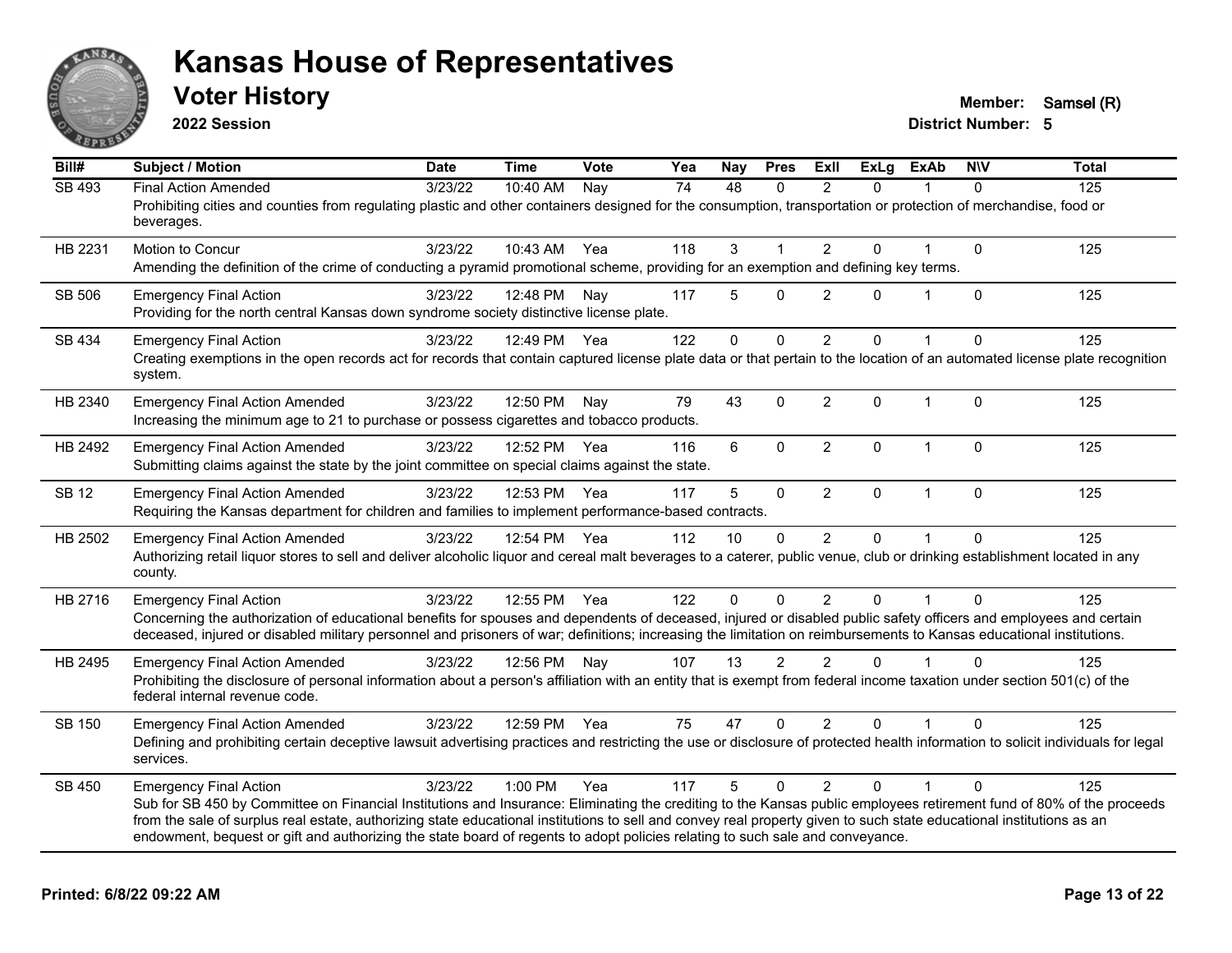

**2022 Session**

**Voter History Member:** Samsel (R)

| Bill#          | <b>Subject / Motion</b>                                                                                                                                                                                                                                                                                                  | <b>Date</b> | <b>Time</b>  | Vote | Yea | Nay            | <b>Pres</b>  | ExII           | <b>ExLg</b>  | <b>ExAb</b>    | <b>NIV</b>   | <b>Total</b> |
|----------------|--------------------------------------------------------------------------------------------------------------------------------------------------------------------------------------------------------------------------------------------------------------------------------------------------------------------------|-------------|--------------|------|-----|----------------|--------------|----------------|--------------|----------------|--------------|--------------|
| <b>HB 2504</b> | <b>Emergency Final Action Sub Bill</b>                                                                                                                                                                                                                                                                                   | 3/23/22     | 1:01 PM      | Yea  | 122 | $\Omega$       | $\Omega$     | $\overline{2}$ | $\Omega$     | 1              | $\Omega$     | 125          |
|                | Substitute for HB 2504 by Committee on Transportation - Allowing the printing of the international symbol of access for disabled veteran distinctive license plates and<br>certain parking privileges for disabled veterans who meet certain physical disability definitions.                                            |             |              |      |     |                |              |                |              |                |              |              |
| SB 405         | <b>Emergency Final Action Amended</b><br>Authorizing the state historical society to convey certain real property to the Shawnee Tribe.                                                                                                                                                                                  | 3/23/22     | $1:02$ PM    | Yea  | 122 | $\Omega$       | $\Omega$     | $\overline{2}$ | $\Omega$     | $\mathbf{1}$   | $\Omega$     | 125          |
| HB 2697        | <b>Emergency Final Action Amended</b>                                                                                                                                                                                                                                                                                    | 3/23/22     | 1:02 PM      | Yea  | 122 | $\mathbf 0$    | 0            | $\overline{2}$ | $\mathbf{0}$ | 1              | $\mathbf{0}$ | 125          |
|                | Making changes to the process for evaluating and treating people who are undergoing evaluation for competency to stand trial and allowing such evaluation and<br>treatment at various facilities.                                                                                                                        |             |              |      |     |                |              |                |              |                |              |              |
| HB 2596        | <b>Emergency Final Action Amended</b>                                                                                                                                                                                                                                                                                    | 3/23/22     | 1:03 PM      | Yea  | 122 | 0              | 0            | $\overline{2}$ | $\Omega$     | $\mathbf 1$    | $\mathbf 0$  | 125          |
|                | Authorizing the board of education of a school district to contract with transportation network companies to provide certain transportation services.                                                                                                                                                                    |             |              |      |     |                |              |                |              |                |              |              |
| SB 563         | EFA Sub Bill Amended                                                                                                                                                                                                                                                                                                     | 3/23/22     | 1:36 PM      | Yea  | 112 | 9              | $\mathbf{0}$ | 2              | $\Omega$     | $\overline{2}$ | $\mathbf{0}$ | 125          |
|                | Substitute for SB 563 by Committee on Redistricting - Proposing state senatorial redistricting plan liberty three.                                                                                                                                                                                                       |             |              |      |     |                |              |                |              |                |              |              |
| HB 2458        | Motion to Concur                                                                                                                                                                                                                                                                                                         | 3/29/22     | 10:43 AM     | Yea  | 121 | $\Omega$       | $\Omega$     | $\mathfrak{p}$ | $\Omega$     | $\overline{2}$ | $\Omega$     | 125          |
|                | Senate Substitute for HB 2458 by Committee on Transportation - Limiting the liability of optometrists and ophthalmologists who report information to the division of<br>vehicles relating to a person's vision.                                                                                                          |             |              |      |     |                |              |                |              |                |              |              |
| HB 2228        | Motion to Concur                                                                                                                                                                                                                                                                                                         | 3/29/22     | 10:46 AM Yea |      | 121 | 0              | $\Omega$     | $\overline{2}$ | $\Omega$     | $\overline{2}$ | $\Omega$     | 125          |
|                | Requiring law enforcement agencies to adopt a policy regarding submission of sexual assault evidence kits and allowing evidence collection at child advocacy centers<br>or other facilities.                                                                                                                             |             |              |      |     |                |              |                |              |                |              |              |
| HB 2075        | Mot to Concur in Conference                                                                                                                                                                                                                                                                                              | 3/29/22     | 10:49 AM     | Yea  | 121 | $\mathbf{0}$   | $\mathbf{0}$ | 2              | $\Omega$     | $\overline{2}$ | $\mathbf 0$  | 125          |
|                | Allowing venue for an adoption when the state is the agency to be where the state agency or its subcontracting agency has an office.                                                                                                                                                                                     |             |              |      |     |                |              |                |              |                |              |              |
| HB 2537        | Mot to Concur in Conference                                                                                                                                                                                                                                                                                              | 3/29/22     | 10:51 AM     | Yea  | 121 | 0              | 0            | $\overline{2}$ | $\Omega$     | $\overline{2}$ | $\mathbf{0}$ | 125          |
|                | Requiring the insurance department to hold a hearing in cases involving an order under the Kansas administrative procedure act.                                                                                                                                                                                          |             |              |      |     |                |              |                |              |                |              |              |
| HB 2605        | Motion to Concur                                                                                                                                                                                                                                                                                                         | 3/29/22     | 10:54 AM Yea |      | 119 | $\overline{2}$ | $\mathbf{0}$ | $\overline{2}$ | 0            | $\overline{2}$ | $\mathbf{0}$ | 125          |
|                | Increasing the rural population requirement maximum for the veterinary training program for rural Kansas and creating a food animal percentage requirement that may<br>be fulfilled in lieu thereof.                                                                                                                     |             |              |      |     |                |              |                |              |                |              |              |
| HB 2607        | Mot to Concur in Conference                                                                                                                                                                                                                                                                                              | 3/30/22     | 11:33 AM     | Yea  | 123 | 0              | 0            |                | $\Omega$     | $\Omega$       | $\mathbf 1$  | 125          |
|                | Clarifying the time limitations for habeas corpus claims, requiring earlier notice of anticipated release from custody of a person who may be a sexually violent predator to<br>the attorney general and a multidisciplinary team and specifying where such person will be detained during civil commitment proceedings. |             |              |      |     |                |              |                |              |                |              |              |
| HB 2564        | Mot to Concur in Conference                                                                                                                                                                                                                                                                                              | 3/30/22     | 11:35 AM     | Yea  | 123 | $\mathbf{0}$   | $\Omega$     | $\mathbf 1$    | $\Omega$     | $\Omega$       | 1            | 125          |
|                | Updating the version of risk-based capital instructions in effect.                                                                                                                                                                                                                                                       |             |              |      |     |                |              |                |              |                |              |              |
| HB 2386        | Motion to Concur                                                                                                                                                                                                                                                                                                         | 3/30/22     | 11:38 AM     | Yea  | 120 | 3              | $\Omega$     | $\mathbf{1}$   | $\Omega$     | 0              | $\mathbf{1}$ | 125          |
|                | Establishing requirements for the payment and reimbursement of dental services by a dental benefit plan.                                                                                                                                                                                                                 |             |              |      |     |                |              |                |              |                |              |              |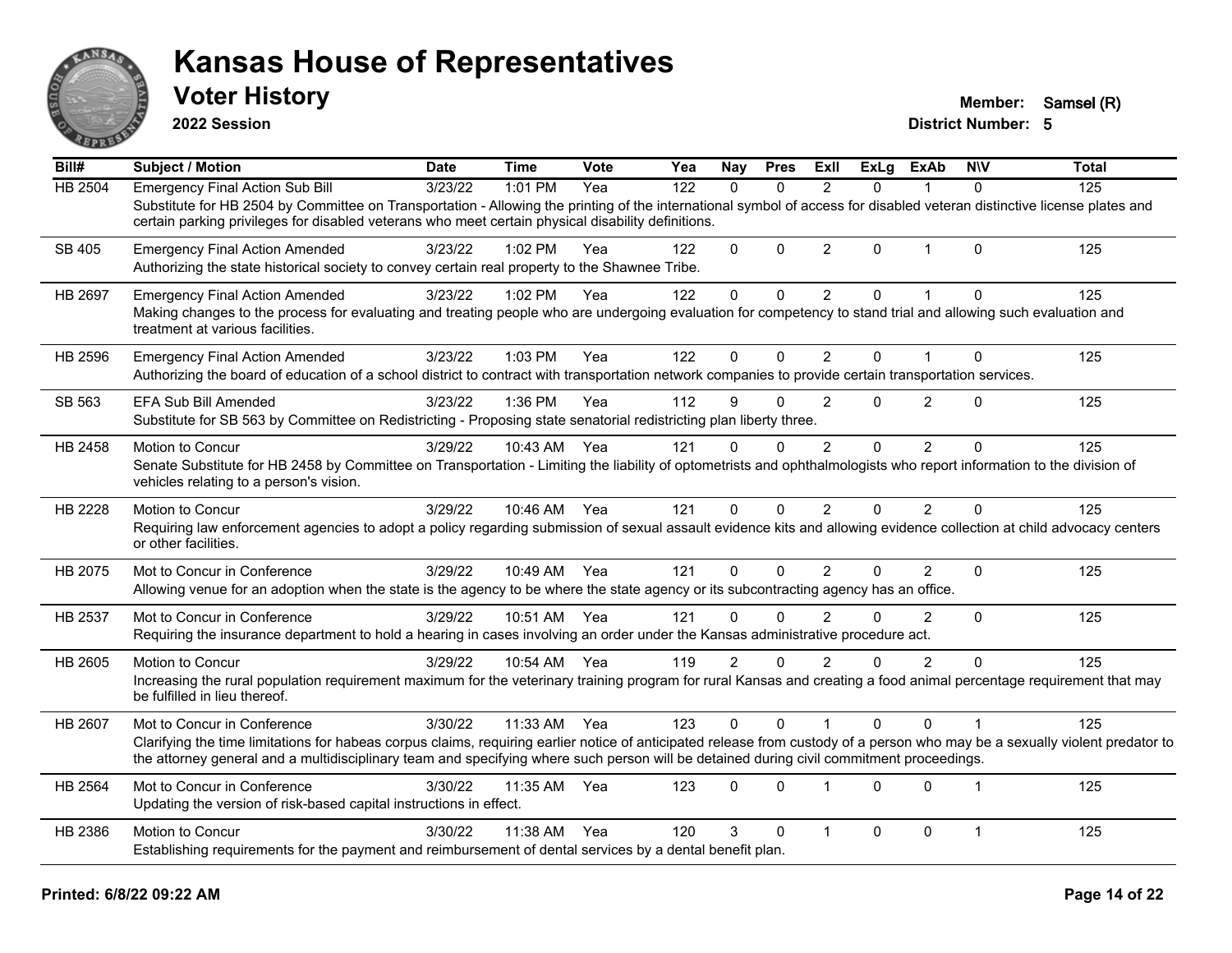

**2022 Session**

**Voter History Member:** Samsel (R)

| Bill#   | <b>Subject / Motion</b>                                                                                                                                                                                                                                                                                                                                                                                                                                                                                                                                                                                                 | <b>Date</b> | <b>Time</b> | Vote | Yea | Nay      | <b>Pres</b>  | ExII           | <b>ExLg</b>    | <b>ExAb</b>    | <b>NIV</b>    | <b>Total</b> |
|---------|-------------------------------------------------------------------------------------------------------------------------------------------------------------------------------------------------------------------------------------------------------------------------------------------------------------------------------------------------------------------------------------------------------------------------------------------------------------------------------------------------------------------------------------------------------------------------------------------------------------------------|-------------|-------------|------|-----|----------|--------------|----------------|----------------|----------------|---------------|--------------|
| SB 62   | Motion to adopt CCR<br>Amending the standards for school-administered vision screenings for students, establishing the Kansas children's vision health and school readiness commission and<br>relating to the powers and duties of the Kansas commission for the deaf and hard of hearing with regard to registration of interpreters, communication access services<br>guidelines and adoption of rules and regulations.                                                                                                                                                                                               | 3/30/22     | 11:40 AM    | Yea  | 121 | 3        | $\mathbf{0}$ |                | $\Omega$       | $\Omega$       | 0             | 125          |
| SB 84   | EFA Sub Bill Amended<br>House Substitute for Substitute for SB 84 by Committee on Federal and State Affairs - Authorizing sports wagering under the Kansas expanded lottery act.                                                                                                                                                                                                                                                                                                                                                                                                                                        | 3/30/22     | 12:45 PM    | Yea  | 88  | 36       | $\mathbf{0}$ |                | $\Omega$       | $\Omega$       | $\Omega$      | 125          |
| SB 563  | Motion to adopt CCR<br>Substitute for SB 563 by Committee on Redistricting - Proposing state senatorial redistricting plan liberty three.                                                                                                                                                                                                                                                                                                                                                                                                                                                                               | 3/30/22     | 5:56 PM     | Yea  | 83  | 40       | O            |                | 0              |                | 0             | 125          |
| HB 2476 | Motion to adopt CCR<br>Providing for the silver star medal, bronze star medal, city of Hutchinson and daughters of the American revolution distinctive license plates and four distinctive license<br>plates for the Kansas department of wildlife and parks; authorizing the printing of the international symbol of access for disabled veteran distinctive license plates and<br>parking privileges for certain physically disabled veterans; allowing veteran distinctive license plate applicants to provide a DD214 form, DD form 2 (Retired) or a Kansas<br>veteran driver's license as proof of veteran status. | 3/31/22     | 10:57 AM    | Nay  | 115 | 5        | $\mathbf{0}$ | $\overline{2}$ | 2              | $\mathbf{1}$   | 0             | 125          |
| HB 2478 | Motion to adopt CCR<br>Designating a portion of United States highway 166 as the SGT Evan S Parker memorial highway, a portion of U.S. highway 56 as the PFC Shane Austin memorial<br>highway, a portion of United States highway 69 as the Senator Tom R Van Sickle memorial highway, a certain bridge on K-126 as the Dennis Crain memorial bridge, a<br>portion of United States highway 69 as the AMM2c Walter Scott Brown memorial highway and bridges on K-66 highway as veterans memorial bridge.                                                                                                                | 3/31/22     | 10:59 AM    | Yea  | 120 | $\Omega$ | $\Omega$     | $\mathcal{P}$  | $\mathcal{P}$  |                | $\Omega$      | 125          |
| HB 2595 | Motion to adopt CCR<br>Making certain antique vehicle titling procedures applicable to vehicles having a model year 60 years old or older.                                                                                                                                                                                                                                                                                                                                                                                                                                                                              | 3/31/22     | 11:00 AM    | Yea  | 119 |          | ∩            | 2              | $\overline{2}$ | $\overline{1}$ | $\Omega$      | 125          |
| HB 2448 | Motion to adopt CCR<br>Senate Substitute for HB 2448 by Committee on Public Health and Welfare - Requiring able-bodied adults without dependents to complete an employment and training<br>program in order to receive food assistance.                                                                                                                                                                                                                                                                                                                                                                                 | 3/31/22     | 2:55 PM     | Nay  | 70  | 46       | $\Omega$     | 5              | $\Omega$       | $\mathcal{P}$  | $\mathcal{P}$ | 125          |
| SB 446  | Motion to adopt CCR<br>Allowing restricted driver's license holders beginning at age 15 to drive to and from religious activities held by any religious organization and providing for the electronic<br>renewal of nondriver's identification card.                                                                                                                                                                                                                                                                                                                                                                    | 3/31/22     | 3:01 PM     | Yea  | 87  | 30       | $\Omega$     | 5              | $\Omega$       | $\overline{2}$ |               | 125          |
| SB 215  | Motion to adopt CCR<br>Transferring the authority for postsecondary driver's education programs and driver training schools to the department of revenue and authorizing the board of education<br>of a school district to contract with transportation network companies to provide certain transportation services.                                                                                                                                                                                                                                                                                                   | 3/31/22     | 3:04 PM     | Yea  | 117 | $\Omega$ | $\Omega$     | 5              | $\Omega$       | $\mathcal{P}$  | 1             | 125          |
| HB 2005 | Motion to adopt CCR<br>Excluding hot water supply boilers that have a nominal water capacity not exceeding 120 gallons from the provisions of the boiler safety act; creating the elevator safety<br>act to require safety standards, permit requirements, and insurance coverage for elevator contractors; requiring inspections of elevators and licensure for persons<br>installing, repairing and inspecting elevators; creating an elevator safety advisory board; establishing duties for the state fire marshal.                                                                                                 | 3/31/22     | 3:11 PM     | Nay  | 73  | 45       | $\Omega$     | 5              | $\Omega$       | $\overline{2}$ | $\Omega$      | 125          |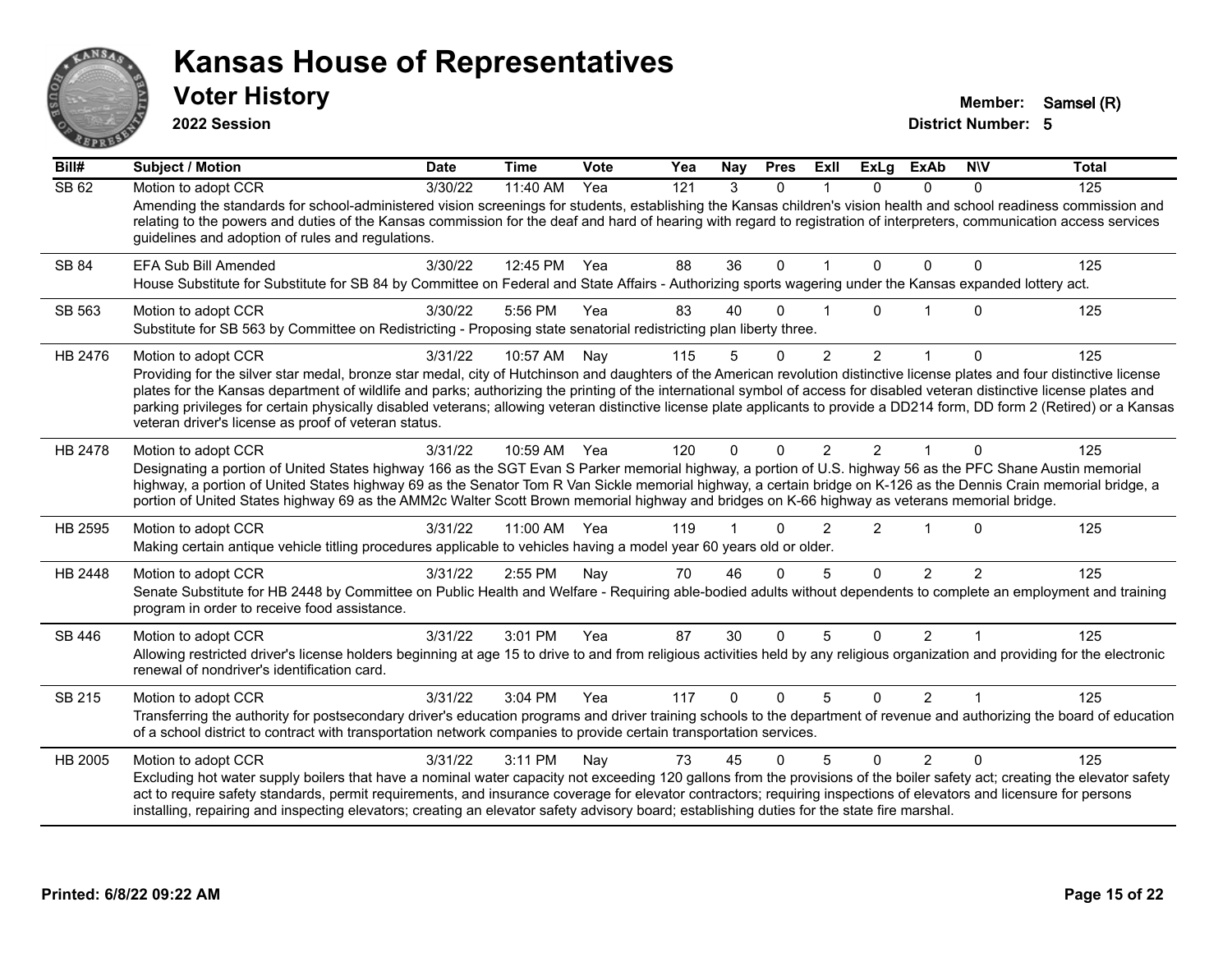

#### **2022 Session**

| Bill#            | <b>Subject / Motion</b>                                                                                                                                                                                                                                                                                                                                                                                                                                                                                                                                                                                                                                                                                                                                                                                                                                                                                                                                                                                                                                                                                                   | <b>Date</b> | Time     | <b>Vote</b> | Yea | <b>Nay</b>     | <b>Pres</b>  | ExII | ExLg         | ExAb           | <b>NIV</b> | Total |
|------------------|---------------------------------------------------------------------------------------------------------------------------------------------------------------------------------------------------------------------------------------------------------------------------------------------------------------------------------------------------------------------------------------------------------------------------------------------------------------------------------------------------------------------------------------------------------------------------------------------------------------------------------------------------------------------------------------------------------------------------------------------------------------------------------------------------------------------------------------------------------------------------------------------------------------------------------------------------------------------------------------------------------------------------------------------------------------------------------------------------------------------------|-------------|----------|-------------|-----|----------------|--------------|------|--------------|----------------|------------|-------|
| $\overline{SB2}$ | Motion to adopt CCR                                                                                                                                                                                                                                                                                                                                                                                                                                                                                                                                                                                                                                                                                                                                                                                                                                                                                                                                                                                                                                                                                                       | 3/31/22     | 4:51 PM  | Yea         | 86  | 31             | $\Omega$     | 5    | $\Omega$     | 3              | $\Omega$   | 125   |
|                  | Allowing consumption of beer, wine or other alcoholic liquor on the Kansas state fairgrounds; increasing the number of temporary permits an applicant may receive from<br>four to 12 permits per year; limiting what cities, counties or townships may charge for a temporary permit to not more than \$25 per day; crediting a portion of moneys<br>collected from the liquor drink tax and the liquor enforcement tax to the state fair capital improvements fund; requiring that licensed farm wineries be issued a cereal<br>malt beverage retailer license if the statutory requirements for such retailer license are satisfied; authorizing retail liquor stores to sell and deliver alcoholic liquor and<br>cereal malt beverages to a caterer, public venue, club or drinking establishment located in any adjacent county any county with a comer located within two miles<br>measured along the adjacent county boundary; Increasing the percentage of alcohol by volume allowed to not more than 16% for domestic table wine and the domestic<br>fortified wine threshold to more than 16% alcohol by volume. |             |          |             |     |                |              |      |              |                |            |       |
| <b>HB 2087</b>   | Motion to adopt CCR                                                                                                                                                                                                                                                                                                                                                                                                                                                                                                                                                                                                                                                                                                                                                                                                                                                                                                                                                                                                                                                                                                       | 3/31/22     | 4:54 PM  | Yea         | 105 | 12             | $\mathbf{0}$ | 5    | $\Omega$     | 3              | $\Omega$   | 125   |
|                  | Limiting the review of certain rules and regulations by the director of the budget and requiring review of rules and regulations every five years.                                                                                                                                                                                                                                                                                                                                                                                                                                                                                                                                                                                                                                                                                                                                                                                                                                                                                                                                                                        |             |          |             |     |                |              |      |              |                |            |       |
| HB 2559          | Motion to adopt CCR                                                                                                                                                                                                                                                                                                                                                                                                                                                                                                                                                                                                                                                                                                                                                                                                                                                                                                                                                                                                                                                                                                       | 3/31/22     | 4:58 PM  | Yea         | 102 | 15             | $\mathbf{0}$ | 5    | 0            | 3              | 0          | 125   |
| HB 2489          | Mot to Concur in Conference                                                                                                                                                                                                                                                                                                                                                                                                                                                                                                                                                                                                                                                                                                                                                                                                                                                                                                                                                                                                                                                                                               | 3/31/22     | 5:01 PM  | Yea         | 117 | $\Omega$       | $\mathbf{0}$ | 5    | $\Omega$     | 3              | $\Omega$   | 125   |
|                  | Amending provisions of the technology-enabled fiduciary financial institutions act relating to out-of-state financial institutions, banks and trust companies conducting<br>fidfin transactions, fees and assessments, examinations, disclosures to consumers and requiring such institutions to be mandatory reporters for purposes of elder<br>abuse.                                                                                                                                                                                                                                                                                                                                                                                                                                                                                                                                                                                                                                                                                                                                                                   |             |          |             |     |                |              |      |              |                |            |       |
| SB 91            | Motion to adopt CCR                                                                                                                                                                                                                                                                                                                                                                                                                                                                                                                                                                                                                                                                                                                                                                                                                                                                                                                                                                                                                                                                                                       | 3/31/22     | 9:05 PM  | Yea         | 116 | $\Omega$       | $\Omega$     | 5    | $\Omega$     | Δ              | $\Omega$   | 125   |
|                  | House Substitute for SB 91 by Committee on Commerce, Labor and Economic Development - Providing liability protection for businesses, municipalities and<br>educational institutions that participate in high school work-based learning programs and providing that schools are responsible for injuries to students participating in<br>such programs                                                                                                                                                                                                                                                                                                                                                                                                                                                                                                                                                                                                                                                                                                                                                                    |             |          |             |     |                |              |      |              |                |            |       |
| SB 421           | Motion to adopt CCR                                                                                                                                                                                                                                                                                                                                                                                                                                                                                                                                                                                                                                                                                                                                                                                                                                                                                                                                                                                                                                                                                                       | 3/31/22     | 9:10 PM  | Yea         | 106 | 10             | $\mathbf{0}$ | 5    | $\mathbf{0}$ | 4              | $\Omega$   | 125   |
|                  | Transferring \$1,000,000,000 from the state general fund to the Kansas public employees retirement fund during fiscal year 2022 and eliminating certain level-dollar<br>KPERS employer contribution payments.                                                                                                                                                                                                                                                                                                                                                                                                                                                                                                                                                                                                                                                                                                                                                                                                                                                                                                             |             |          |             |     |                |              |      |              |                |            |       |
| SB 408           | Motion to adopt CCR                                                                                                                                                                                                                                                                                                                                                                                                                                                                                                                                                                                                                                                                                                                                                                                                                                                                                                                                                                                                                                                                                                       | 3/31/22     | 9:15 PM  | Yea         | 114 | $\overline{2}$ | $\mathbf 0$  | 5    | 0            | $\overline{4}$ | $\Omega$   | 125   |
|                  | Increasing the criminal penalties for multiple thefts of mail; specifying that the crime of burglary includes, without authority, entering into or remaining within any locked<br>or secured portion of any dwelling, building or other structure, with intent to commit another crime therein; providing guidance to determine how offenders under the<br>supervision of two or more supervision agencies can have supervision consolidated into one agency; requiring an offender who raises error in such offender's criminal<br>history calculation for the first time on appeal to show prejudicial error and authorizing the court to correct an illegal sentence while a direct appeal is pending; and<br>transferring the responsibility to certify drug abuse treatment providers that participate in the certified drug abuse treatment program from the department of corrections<br>to the Kansas sentencing commission.                                                                                                                                                                                      |             |          |             |     |                |              |      |              |                |            |       |
| SB 366           | Motion to adopt CCR                                                                                                                                                                                                                                                                                                                                                                                                                                                                                                                                                                                                                                                                                                                                                                                                                                                                                                                                                                                                                                                                                                       | 3/31/22     | 9:20 PM  | Yea         | 116 | $\Omega$       | $\Omega$     | 5    | $\Omega$     |                | $\Omega$   | 125   |
|                  | Specifying that the crime of burglary includes, without authority, entering into or remaining within any locked or secured portion of any dwelling, building or other<br>structure, with intent to commit another crime therein.                                                                                                                                                                                                                                                                                                                                                                                                                                                                                                                                                                                                                                                                                                                                                                                                                                                                                          |             |          |             |     |                |              |      |              |                |            |       |
| HB 2456          | Motion to adopt CCR                                                                                                                                                                                                                                                                                                                                                                                                                                                                                                                                                                                                                                                                                                                                                                                                                                                                                                                                                                                                                                                                                                       | 3/31/22     | 11:22 PM | ExAb        | 93  | 20             | $\Omega$     | 5    | $\Omega$     | $\overline{7}$ | $\Omega$   | 125   |
|                  | Establishing the Kansas kids lifetime combination hunting and fishing license.                                                                                                                                                                                                                                                                                                                                                                                                                                                                                                                                                                                                                                                                                                                                                                                                                                                                                                                                                                                                                                            |             |          |             |     |                |              |      |              |                |            |       |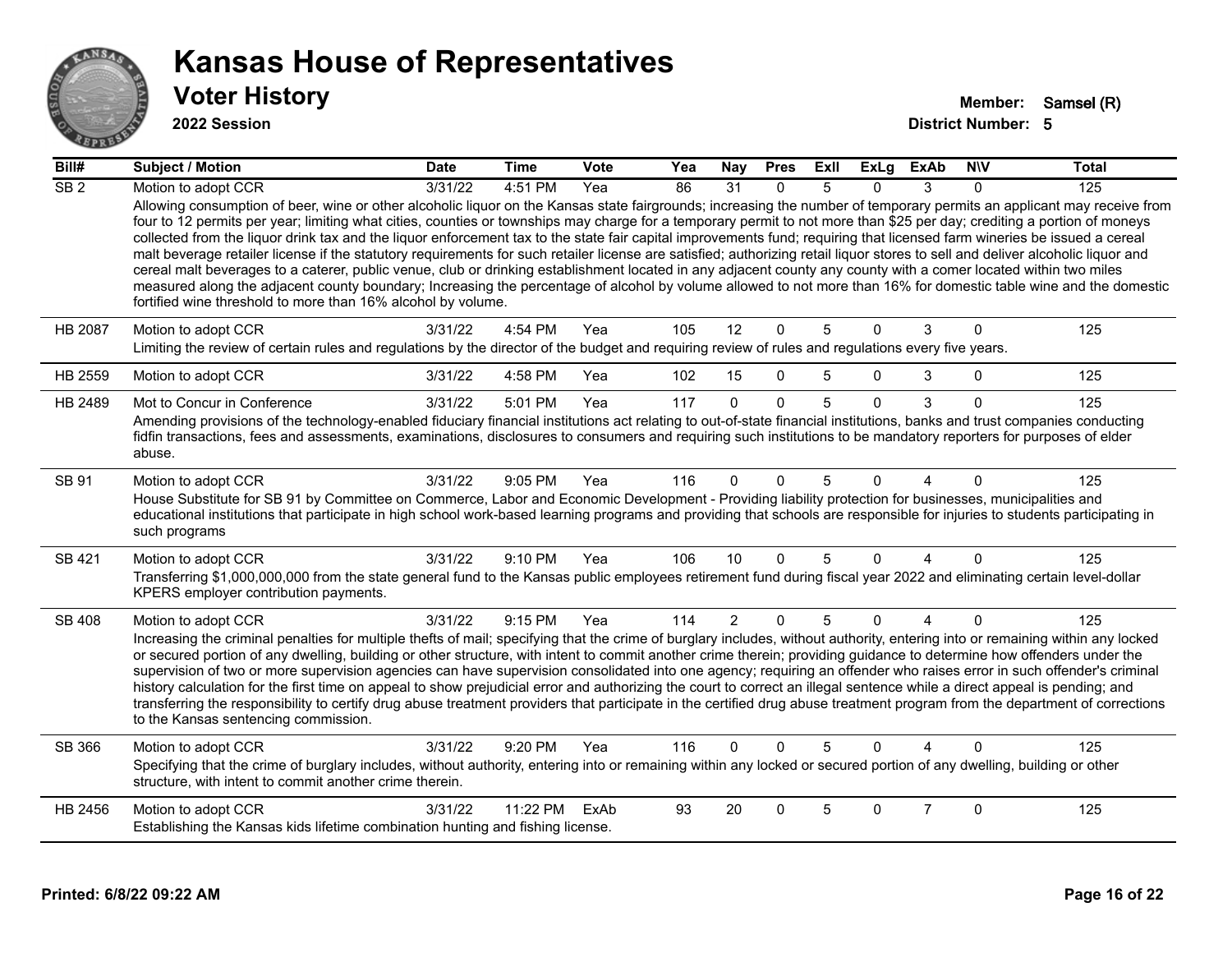

**2022 Session**

**Voter History Member:** Samsel (R)

| Bill#          | <b>Subject / Motion</b>                                                                                                                                                                                                                                                                                                                                                                                                                                                                                                                                                                                                 | <b>Date</b> | <b>Time</b>  | Vote | Yea | Nay | <b>Pres</b> | ExII           | <b>ExLg</b> | <b>ExAb</b>    | <b>NIV</b> | <b>Total</b> |
|----------------|-------------------------------------------------------------------------------------------------------------------------------------------------------------------------------------------------------------------------------------------------------------------------------------------------------------------------------------------------------------------------------------------------------------------------------------------------------------------------------------------------------------------------------------------------------------------------------------------------------------------------|-------------|--------------|------|-----|-----|-------------|----------------|-------------|----------------|------------|--------------|
| <b>HB 2703</b> | Motion to adopt CCR                                                                                                                                                                                                                                                                                                                                                                                                                                                                                                                                                                                                     | 3/31/22     | 11:25 PM     | ExAb | 110 | 3   | $\Omega$    | 5              | 0           |                | $\Omega$   | 125          |
|                | Changing law relating to employment including employment security law provisions regarding the employment security fund status and employer contribution rates and<br>the definition of employment to conform with federal law, making revisions to the department of labor's my reemployment plan program and enacting the Kansas<br>targeted employment act to facilitate employment of persons with developmental disabilities through a tax credit incentive for employers.                                                                                                                                         |             |              |      |     |     |             |                |             |                |            |              |
| 0              | Motion to Adjourn - Helgerson                                                                                                                                                                                                                                                                                                                                                                                                                                                                                                                                                                                           | 3/31/22     | 11:32 PM     | ExAb | 29  | 77  | 0           | 5              | 0           |                |            | 125          |
| SB 200         | Motion to adopt CCR                                                                                                                                                                                                                                                                                                                                                                                                                                                                                                                                                                                                     | 4/1/22      | $11:16$ AM   | Yea  | 112 | 2   | $\Omega$    | $\overline{7}$ | $\Omega$    | $\mathfrak{p}$ | 2          | 125          |
|                | Expanding the pharmacist scope of practice to include initiation of therapy for certain conditions, updating provisions of the prescription monitoring program act relating<br>to program data, storage and access and increasing the membership of the advisory committee.                                                                                                                                                                                                                                                                                                                                             |             |              |      |     |     |             |                |             |                |            |              |
| SB 343         | Motion to adopt CCR                                                                                                                                                                                                                                                                                                                                                                                                                                                                                                                                                                                                     | 4/1/22      | $11:19$ AM   | Yea  | 115 | 0   | $\Omega$    | 7              | 0           | $\overline{2}$ |            | 125          |
|                | Providing considerations for in family law, adoption, foster care, guardianship and child in need of care proceedings for parents or prospective parents who are blind and<br>updating the term "hearing impaired" to "hard of hearing" in statutes related to persons with hearing loss.                                                                                                                                                                                                                                                                                                                               |             |              |      |     |     |             |                |             |                |            |              |
| SB 453         | Motion to adopt CCR                                                                                                                                                                                                                                                                                                                                                                                                                                                                                                                                                                                                     | 4/1/22      | 11:22 AM Yea |      | 116 | 0   | $\Omega$    | $\overline{7}$ | 0           | 2              | $\Omega$   | 125          |
|                | Requiring unlicensed employees in adult care homes to complete certain training requirements, reinstating the social worker applicant option for board-approved                                                                                                                                                                                                                                                                                                                                                                                                                                                         |             |              |      |     |     |             |                |             |                |            |              |
|                | postgraduate supervised experience, allowing master's and clinical level licensees to take the baccalaureate addiction counselor test and requiring the behavioral<br>sciences regulatory board to accept a master of social work degree from Fort Hays state university as from an accredited college or university.                                                                                                                                                                                                                                                                                                   |             |              |      |     |     |             |                |             |                |            |              |
| SB 286         | Motion to Adopt CCR                                                                                                                                                                                                                                                                                                                                                                                                                                                                                                                                                                                                     | 4/1/22      | 12:44 PM     | Yea  | 64  | 51  |             |                | n           | 2              |            | 125          |
|                | House Substitute for Substitute for SB 286 by Committee on Judiciary - Continuing the governmental response to the COVID-19 pandemic in Kansas by extending the<br>expanded use of telemedicine, the suspension of certain requirements related to medical care facilities and immunity from civil liability for certain healthcare providers,<br>certain persons conducting business in this state and covered facilities for COVID-19 claims until January 20, 2023, creating the crime of interference with the conduct<br>of a hospital and increasing the criminal penalties for battery of a healthcare provider. |             |              |      |     |     |             |                |             |                |            |              |
| SB 267         | Motion to adopt CCR                                                                                                                                                                                                                                                                                                                                                                                                                                                                                                                                                                                                     | 4/1/22      | 4:05 PM      | Yea  | 104 | 12  | $\Omega$    | 7              | 0           | $\overline{2}$ | $\Omega$   | 125          |
|                | House Substitute for Substitute for SB 267 by Committee on Appropriations - Appropriations for FY 2022, FY 2023, FY 2024, FY 2025, FY26 and FY27 for various state<br>agencies.                                                                                                                                                                                                                                                                                                                                                                                                                                         |             |              |      |     |     |             |                |             |                |            |              |
| HB 2279        | Mot to Concur in Conference                                                                                                                                                                                                                                                                                                                                                                                                                                                                                                                                                                                             | 4/1/22      | 5:21 PM      | Yea  | 80  | 34  | $\Omega$    |                | U           |                |            | 125          |
|                | Senate substitute for HB 2279 by committee on public health and welfare - Amending the advanced practice registered nurse authorized scope of practice to permit the<br>prescribing of drugs without a supervising physician.                                                                                                                                                                                                                                                                                                                                                                                           |             |              |      |     |     |             |                |             |                |            |              |
| HB 2109        | Motion to adopt CCR                                                                                                                                                                                                                                                                                                                                                                                                                                                                                                                                                                                                     | 4/1/22      | 6:18 PM      | Nay  | 92  | 20  |             |                | n           | 5              | ∩          | 125          |
|                | Prohibiting the disclosure of personal information about a person's affiliation with an entity that is exempt from federal income taxation under section 501(c) of the<br>federal internal revenue code and continuing in existence certain exceptions to the disclosure of public records under the open records act.                                                                                                                                                                                                                                                                                                  |             |              |      |     |     |             |                |             |                |            |              |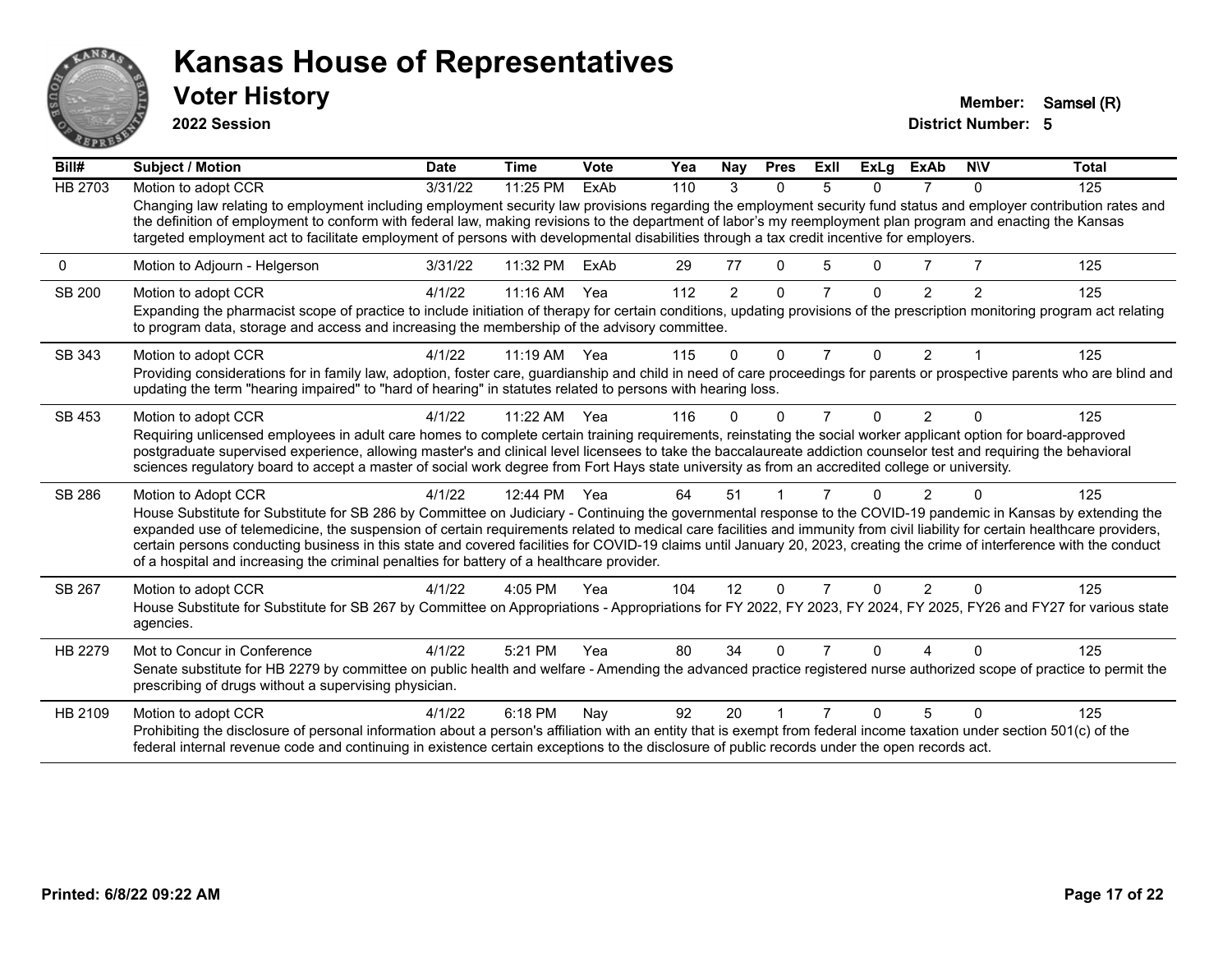

**2022 Session**

| Bill#          | <b>Subject / Motion</b>                                                                                                                                                                                                                                                                                                                                                                                                                                                                                                                                                                                                                                                                                                                                                                                                                                                                                                                                                                                                                                                                                                                                                        | <b>Date</b> | <b>Time</b> | Vote | Yea | Nay | <b>Pres</b> | ExII | <b>ExLg</b> | <b>ExAb</b> | <b>NIV</b>   | <b>Total</b> |
|----------------|--------------------------------------------------------------------------------------------------------------------------------------------------------------------------------------------------------------------------------------------------------------------------------------------------------------------------------------------------------------------------------------------------------------------------------------------------------------------------------------------------------------------------------------------------------------------------------------------------------------------------------------------------------------------------------------------------------------------------------------------------------------------------------------------------------------------------------------------------------------------------------------------------------------------------------------------------------------------------------------------------------------------------------------------------------------------------------------------------------------------------------------------------------------------------------|-------------|-------------|------|-----|-----|-------------|------|-------------|-------------|--------------|--------------|
| <b>HB 2299</b> | Motion to adopt CCR                                                                                                                                                                                                                                                                                                                                                                                                                                                                                                                                                                                                                                                                                                                                                                                                                                                                                                                                                                                                                                                                                                                                                            | 4/1/22      | 6:23 PM     | Nay  | 110 | 3   | $\Omega$    |      | $\Omega$    | 5           | $\mathbf{0}$ | 125          |
|                | Requiring retention of fingerprints by the Kansas bureau of investigation for participation in the federal rap back program; imposing restrictions on surveillance by certain<br>employees of the Kansas department of wildlife and parks on private property; expanding the jurisdiction and powers of law enforcement officers to include situations<br>when an activity is observed leading the officer to reasonably suspect a person is committing, has committed or is about to commit a crime and reasonably believe that<br>a person is in imminent danger of death or bodily injury without immediate action; allowing a search warrant to be executed within 240 hours from the time of issuance;<br>and directing the Kansas department for children and families to share certain information with investigating law enforcement agencies.                                                                                                                                                                                                                                                                                                                         |             |             |      |     |     |             |      |             |             |              |              |
| <b>HB 2508</b> | Motion to adopt CCR                                                                                                                                                                                                                                                                                                                                                                                                                                                                                                                                                                                                                                                                                                                                                                                                                                                                                                                                                                                                                                                                                                                                                            | 4/1/22      | 6:28 PM     | Yea  | 113 |     |             |      |             |             |              | 125          |
|                | Modifying the definition of possession in the Kansas criminal code, modifying the elements of and making changes to the criminal penalties of abuse of a child, requiring<br>a forfeiture of an appearance bond to be set aside in certain circumstances, permitting testimony to be presented using a two-way electronic audio-video communication<br>device during a preliminary hearing, making changes to the process for evaluating and treating people who are undergoing evaluation for competency to stand trial and<br>allowing mobile competency evaluations.                                                                                                                                                                                                                                                                                                                                                                                                                                                                                                                                                                                                        |             |             |      |     |     |             |      |             |             |              |              |
| HB 2377        | Motion to adopt CCR                                                                                                                                                                                                                                                                                                                                                                                                                                                                                                                                                                                                                                                                                                                                                                                                                                                                                                                                                                                                                                                                                                                                                            | 4/1/22      | 6:34 PM     | Yea  | 101 | 12  | $\Omega$    | 7    | 0           | 5           | $\Omega$     | 125          |
|                | Revising laws relating to operating an aircraft under the influence, including prescribing criminal and administrative penalties and providing for testing of blood, breath,<br>urine or other bodily substances, and preliminary screening tests of breath or oral fluid; authorizing reinstatement of a driver's license for certain persons with an ignition<br>interlock device restriction; requiring persons with an ignition interlock device restriction to complete the ignition interlock device program before driving privileges are<br>fully reinstated; providing for reduced ignition interlock device program costs for certain persons; providing that the highway patrol has oversight of state certification of<br>ignition interlock manufacturers and their service providers; modifying the criminal penalties for driving a commercial motor vehicle under the influence and driving under<br>the influence; increasing the period of disqualification for certain offenses committed by a person with commercial driving privileges; and prohibiting prosecuting<br>attorneys from concealing certain traffic violations from the CDLIS driver report. |             |             |      |     |     |             |      |             |             |              |              |
| HB 2361        | Motion to adopt CCR                                                                                                                                                                                                                                                                                                                                                                                                                                                                                                                                                                                                                                                                                                                                                                                                                                                                                                                                                                                                                                                                                                                                                            | 4/1/22      | 6:39 PM     | Yea  | 113 | 0   | 0           |      |             | 5           | N            | 125          |
|                | Senate Substitute for HB 2361 by Committee on Judiciary - Removing the requirement that all district court judges in Douglas county serve on the board of trustees of<br>the law library, authorizing the supreme court to adopt rules establishing specialty court programs, creating the specialty court funding advisory committee and the<br>specialty court resources fund, authorizing courts to order defendants to participate in specialty court programs and allowing expungement of certain convictions when<br>defendants complete the requirements of such programs.                                                                                                                                                                                                                                                                                                                                                                                                                                                                                                                                                                                              |             |             |      |     |     |             |      |             |             |              |              |
| <b>SB 58</b>   | Motion to adopt CCR                                                                                                                                                                                                                                                                                                                                                                                                                                                                                                                                                                                                                                                                                                                                                                                                                                                                                                                                                                                                                                                                                                                                                            | 4/1/22      | 6:57 PM     | Nay  | 67  | 46  | 0           |      |             | 5           | 0            | 125          |
|                | Establishing the parents' bill of rights for parents of students attending elementary or secondary school in this state.                                                                                                                                                                                                                                                                                                                                                                                                                                                                                                                                                                                                                                                                                                                                                                                                                                                                                                                                                                                                                                                       |             |             |      |     |     |             |      |             |             |              |              |
| SB 160         | Motion to adopt CCR                                                                                                                                                                                                                                                                                                                                                                                                                                                                                                                                                                                                                                                                                                                                                                                                                                                                                                                                                                                                                                                                                                                                                            | 4/1/22      | 8:00 PM     | Nay  | 74  | 39  | U           |      |             | 5           | $\Omega$     | 125          |
|                | Enacting the fairness in women's sports act to require that student athletic teams only include members who are of the same biological sex unless designated as coed.                                                                                                                                                                                                                                                                                                                                                                                                                                                                                                                                                                                                                                                                                                                                                                                                                                                                                                                                                                                                          |             |             |      |     |     |             |      |             |             |              |              |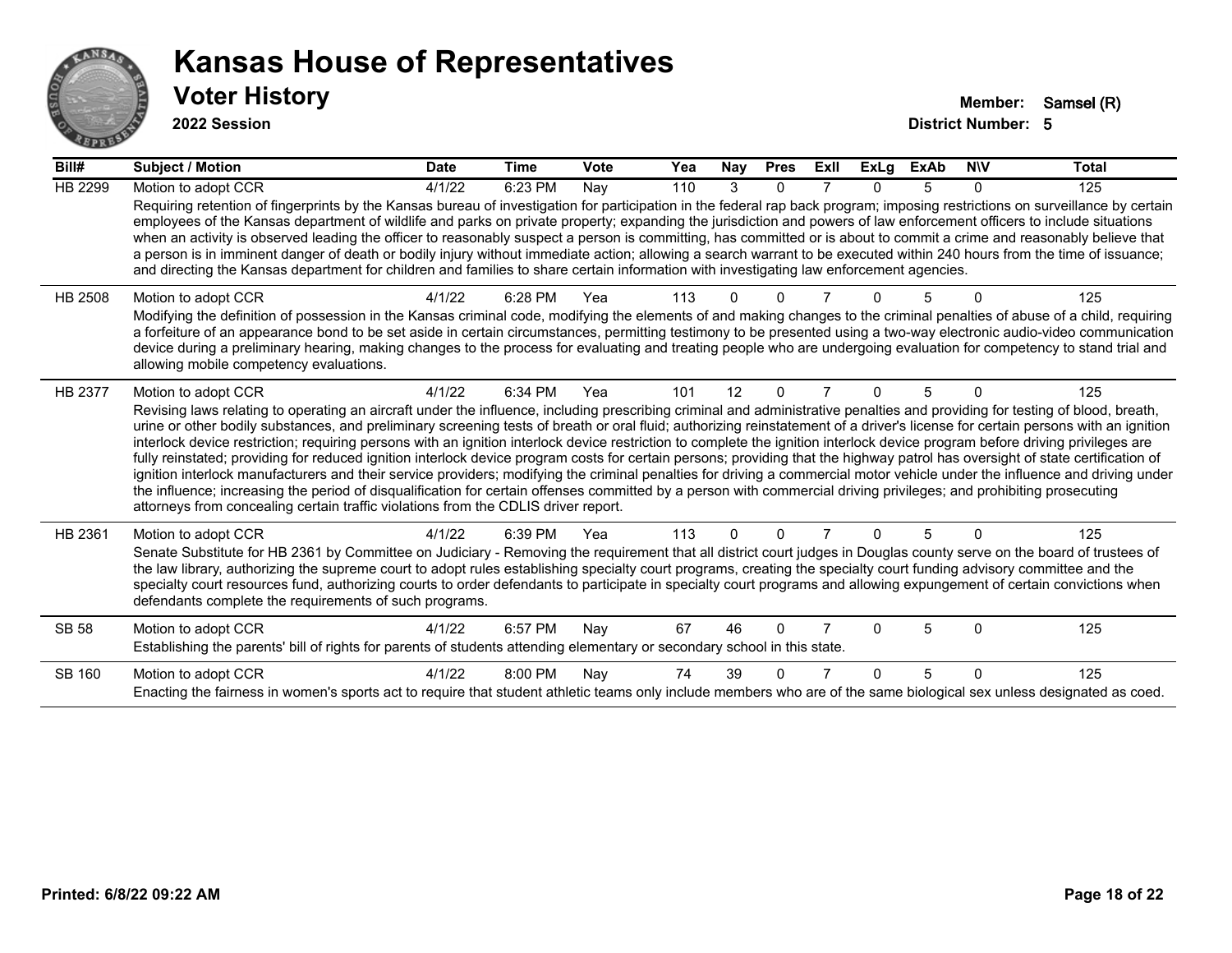

**2022 Session**

| Bill#           | Subject / Motion                                                                                                                                                                                                                                                                                                                                                                                                                                                                                                                                                                                                                                                                                                                                                                                                                                                                                                                                                                                                                                                                                                                                                                                                                                                                                                                                                                                                                                                                                                                                                                                                                                                                                                                                                                                                                                                                                                                                                                                                                                                                                                                                                                                                                                                                                                                                                                                                                                                                                                                                                                                                                                                                                                                                                                                                                                                                                                                                                                                                                                                                                                                                                            | <b>Date</b> | <b>Time</b> | Vote | Yea | Nay         | <b>Pres</b>  | ExII           | <b>ExLg</b>  | <b>ExAb</b>    | <b>NIV</b>   | <b>Total</b> |
|-----------------|-----------------------------------------------------------------------------------------------------------------------------------------------------------------------------------------------------------------------------------------------------------------------------------------------------------------------------------------------------------------------------------------------------------------------------------------------------------------------------------------------------------------------------------------------------------------------------------------------------------------------------------------------------------------------------------------------------------------------------------------------------------------------------------------------------------------------------------------------------------------------------------------------------------------------------------------------------------------------------------------------------------------------------------------------------------------------------------------------------------------------------------------------------------------------------------------------------------------------------------------------------------------------------------------------------------------------------------------------------------------------------------------------------------------------------------------------------------------------------------------------------------------------------------------------------------------------------------------------------------------------------------------------------------------------------------------------------------------------------------------------------------------------------------------------------------------------------------------------------------------------------------------------------------------------------------------------------------------------------------------------------------------------------------------------------------------------------------------------------------------------------------------------------------------------------------------------------------------------------------------------------------------------------------------------------------------------------------------------------------------------------------------------------------------------------------------------------------------------------------------------------------------------------------------------------------------------------------------------------------------------------------------------------------------------------------------------------------------------------------------------------------------------------------------------------------------------------------------------------------------------------------------------------------------------------------------------------------------------------------------------------------------------------------------------------------------------------------------------------------------------------------------------------------------------------|-------------|-------------|------|-----|-------------|--------------|----------------|--------------|----------------|--------------|--------------|
| HB 2239         | Motion to adopt CCR                                                                                                                                                                                                                                                                                                                                                                                                                                                                                                                                                                                                                                                                                                                                                                                                                                                                                                                                                                                                                                                                                                                                                                                                                                                                                                                                                                                                                                                                                                                                                                                                                                                                                                                                                                                                                                                                                                                                                                                                                                                                                                                                                                                                                                                                                                                                                                                                                                                                                                                                                                                                                                                                                                                                                                                                                                                                                                                                                                                                                                                                                                                                                         | 4/1/22      | 9:45 PM     | Nay  | 103 | 10          | $\Omega$     | 7              | $\Omega$     | 5              | $\Omega$     | 125          |
|                 | Providing tax credits for graduates of aerospace and aviation-related educational programs and employers of program graduates, school and classroom supplies<br>purchased by teachers, contributions to community colleges and technical colleges, qualified railroad track maintenance expenditures of short line railroads and<br>associated rail siding owners or lessees and expanding eligibility, amount and transferability of the research and development tax credit, providing homestead property<br>tax refunds from the income tax refund fund to certain persons based on the increase in property tax over the base year property tax amount, providing for an additional<br>personal income tax exemption for 100% disabled veterans, establishing the salt parity act to allow pass-through entities to elect to pay state income tax at the entity<br>level, establishing a checkoff for contributions to the Kansas historic site fund, establishing a revenue neutral rate complaint process for tax levies, authorizing the<br>county clerk to limit the amount of ad valorem taxes to be levied in certain circumstances, establishing a deadline for budgets to be filed with the director of accounts<br>and reports, requiring roll call votes and publication of information to exceed the revenue neutral rate, classifying certain agritourism activities and zoos as land devoted<br>to agricultural use, classifying land devoted to agriculture that is subject to the federal grassland conservation reserve program as grassland, establishing a property tax<br>exemption for antique utility trailers, allowing for the proration of value when certain personal property is acquired or sold prior to September 1 of any tax year, providing<br>for the exemption of inventory and work-in-progress machinery and equipment for telecommunications machinery and equipment, increasing the extent of exemption for<br>residential property from the statewide school levy, providing for abatement or credit of property tax for buildings and improvements destroyed or substantially destroyed<br>by natural disaster, providing a sales tax exemption for certain fencing and for reconstructing, repairing or replacing certain fencing damaged or destroyed by a wildfire,<br>flood, tornado or other natural disaster, excluding separately stated delivery charges from sales or selling price, removing the expiration on manufacturer cash rebates<br>on motor vehicles, providing countywide retailers' sales tax authority for Wilson county, requiring disclosure of distribution of revenues on countywide retailers' sales tax<br>ballot proposals, validating the election held to approve a retailers' sales tax levy by the city of Latham, extending the time period for eligibility in the loan repayment<br>program and the income tax credit for rural opportunity zones, enacting the Gage park improvement authority act and providing for the creation of the Gage park<br>improvement authority and an election for the imposition of a countywide sales tax sales tax within the boundaries of Shawnee county. |             |             |      |     |             |              |                |              |                |              |              |
| HB 2644         | Motion to Concur in Conference<br>Designating the Sandhill plum as the official state fruit.                                                                                                                                                                                                                                                                                                                                                                                                                                                                                                                                                                                                                                                                                                                                                                                                                                                                                                                                                                                                                                                                                                                                                                                                                                                                                                                                                                                                                                                                                                                                                                                                                                                                                                                                                                                                                                                                                                                                                                                                                                                                                                                                                                                                                                                                                                                                                                                                                                                                                                                                                                                                                                                                                                                                                                                                                                                                                                                                                                                                                                                                                | 4/1/22      | 9:48 PM     | Nay  | 108 | 5           | $\Omega$     | 7              | $\Omega$     | 5              | $\Omega$     | 125          |
| SB 261          | Motion to adopt CCR<br>Substitute for SB 261 by Committee on Agriculture -- Prohibiting the use of identifiable meat terms on the labels of meat analogs when such labels do not include proper<br>qualifying language to indicate that such products do not contain meat.                                                                                                                                                                                                                                                                                                                                                                                                                                                                                                                                                                                                                                                                                                                                                                                                                                                                                                                                                                                                                                                                                                                                                                                                                                                                                                                                                                                                                                                                                                                                                                                                                                                                                                                                                                                                                                                                                                                                                                                                                                                                                                                                                                                                                                                                                                                                                                                                                                                                                                                                                                                                                                                                                                                                                                                                                                                                                                  | 4/1/22      | 9:56 PM     | Yea  | 113 | $\mathbf 0$ | 0            | $\overline{7}$ | $\Omega$     | 5              | $\mathbf{0}$ | 125          |
| SB 84           | Substitute Motion to Not Adopt CCR<br>House Substitute for Substitute for SB 84 by Committee on Federal and State Affairs - Authorizing sports wagering under the Kansas expanded lottery act.                                                                                                                                                                                                                                                                                                                                                                                                                                                                                                                                                                                                                                                                                                                                                                                                                                                                                                                                                                                                                                                                                                                                                                                                                                                                                                                                                                                                                                                                                                                                                                                                                                                                                                                                                                                                                                                                                                                                                                                                                                                                                                                                                                                                                                                                                                                                                                                                                                                                                                                                                                                                                                                                                                                                                                                                                                                                                                                                                                              | 4/1/22      | 11:59 PM    | Nay  | 56  | 56          | $\Omega$     | $\overline{7}$ | $\Omega$     | 6              | $\Omega$     | 125          |
| SB 84           | Motion to Adopt CCR<br>House Substitute for Substitute for SB 84 by Committee on Federal and State Affairs - Authorizing sports wagering under the Kansas expanded lottery act.                                                                                                                                                                                                                                                                                                                                                                                                                                                                                                                                                                                                                                                                                                                                                                                                                                                                                                                                                                                                                                                                                                                                                                                                                                                                                                                                                                                                                                                                                                                                                                                                                                                                                                                                                                                                                                                                                                                                                                                                                                                                                                                                                                                                                                                                                                                                                                                                                                                                                                                                                                                                                                                                                                                                                                                                                                                                                                                                                                                             | 4/1/22      | 11:59 PM    | Yea  | 63  | 49          | $\mathbf{0}$ | $\overline{7}$ | $\Omega$     | 6              | $\Omega$     | 125          |
| HB 2487         | Motions of a Previous Day                                                                                                                                                                                                                                                                                                                                                                                                                                                                                                                                                                                                                                                                                                                                                                                                                                                                                                                                                                                                                                                                                                                                                                                                                                                                                                                                                                                                                                                                                                                                                                                                                                                                                                                                                                                                                                                                                                                                                                                                                                                                                                                                                                                                                                                                                                                                                                                                                                                                                                                                                                                                                                                                                                                                                                                                                                                                                                                                                                                                                                                                                                                                                   | 4/26/22     | 11:35 AM    | Nay  | 48  | 74          | $\mathbf 0$  | 1              | $\mathbf{0}$ | $\overline{2}$ | $\mathbf 0$  | 125          |
| <b>HCR 5022</b> | Motion to adopt CCR<br>Proposing a constitutional amendment requiring that a sheriff be elected in each county; exception.                                                                                                                                                                                                                                                                                                                                                                                                                                                                                                                                                                                                                                                                                                                                                                                                                                                                                                                                                                                                                                                                                                                                                                                                                                                                                                                                                                                                                                                                                                                                                                                                                                                                                                                                                                                                                                                                                                                                                                                                                                                                                                                                                                                                                                                                                                                                                                                                                                                                                                                                                                                                                                                                                                                                                                                                                                                                                                                                                                                                                                                  | 4/26/22     | 11:43 AM    | Yea  | 91  | 31          | $\mathbf{0}$ | $\mathbf{1}$   | $\Omega$     | $\overline{2}$ | $\Omega$     | 125          |
| HB 2387         | Motion to adopt CCR<br>Prohibiting the issuance of a request for proposal or entering into a new contract for the administration and provision of benefits under the medical assistance program<br>and removing the authority of the governor to prohibit attending or conducting certain religious services and worship services.                                                                                                                                                                                                                                                                                                                                                                                                                                                                                                                                                                                                                                                                                                                                                                                                                                                                                                                                                                                                                                                                                                                                                                                                                                                                                                                                                                                                                                                                                                                                                                                                                                                                                                                                                                                                                                                                                                                                                                                                                                                                                                                                                                                                                                                                                                                                                                                                                                                                                                                                                                                                                                                                                                                                                                                                                                          | 4/26/22     | 12:47 PM    | Yea  | 84  | 38          | $\Omega$     |                | $\Omega$     | $\mathcal{P}$  | $\Omega$     | 125          |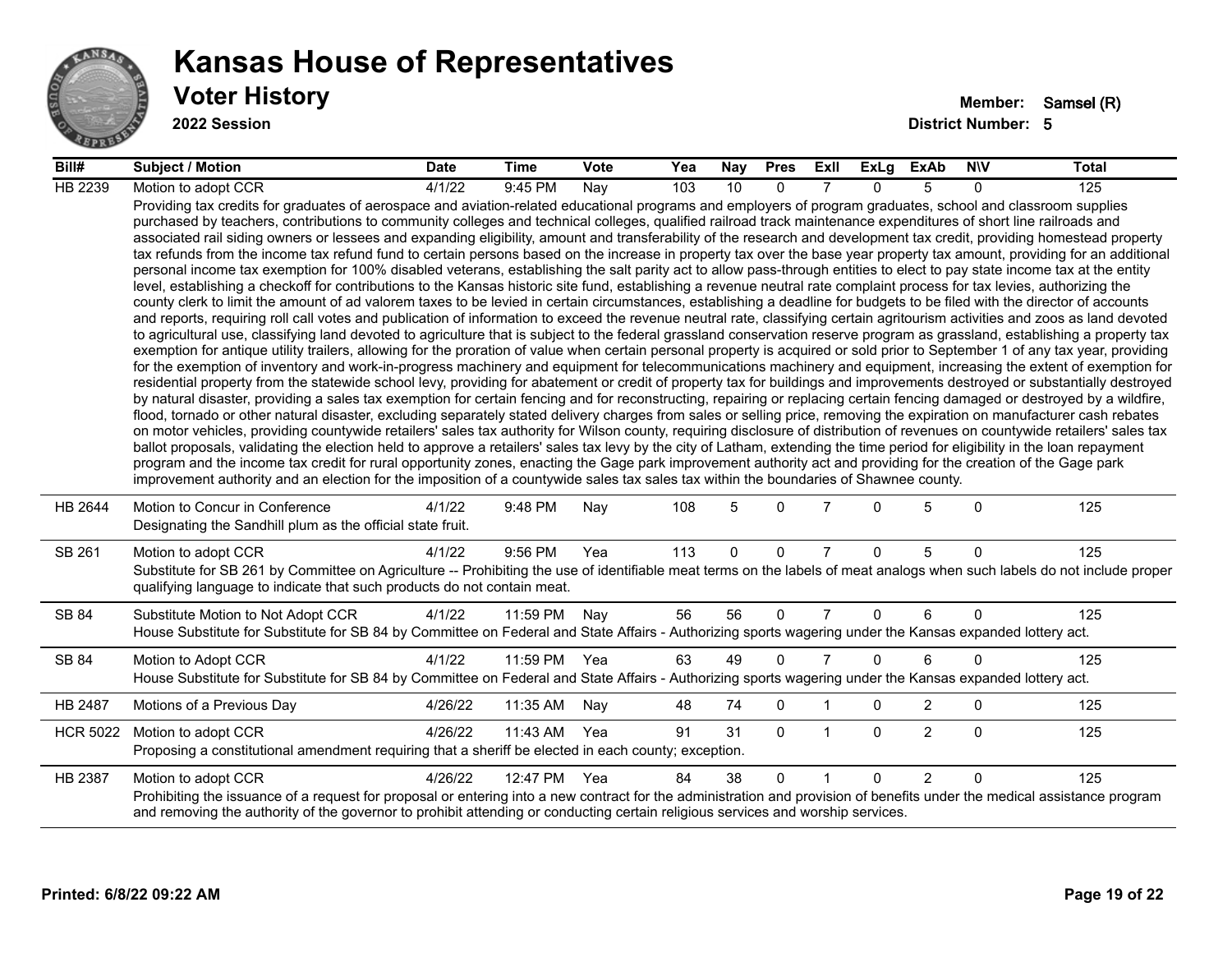

**2022 Session**

| Bill#          | <b>Subject / Motion</b>                                                                                                                                                                                                                                                                                                                               | <b>Date</b> | <b>Time</b>  | <b>Vote</b> | Yea | Nay      | <b>Pres</b>  | ExIl         | <b>ExLg</b>  | <b>ExAb</b>    | <b>NIV</b> | <b>Total</b> |
|----------------|-------------------------------------------------------------------------------------------------------------------------------------------------------------------------------------------------------------------------------------------------------------------------------------------------------------------------------------------------------|-------------|--------------|-------------|-----|----------|--------------|--------------|--------------|----------------|------------|--------------|
| <b>HB 2252</b> | Motion to adopt CCR                                                                                                                                                                                                                                                                                                                                   | 4/26/22     | 12:50 PM     | Yea         | 84  | 38       | $\mathbf{0}$ | 1            | $\Omega$     | $\overline{2}$ | $\Omega$   | 125          |
|                | Prohibiting the modification of election laws by agreement except as approved by the legislative coordinating council.                                                                                                                                                                                                                                |             |              |             |     |          |              |              |              |                |            |              |
| HB 2138        | Motion to adopt CCR                                                                                                                                                                                                                                                                                                                                   | 4/26/22     | 1:03 PM      | Nay         | 82  | 40       | $\Omega$     |              | $\Omega$     | $\overline{2}$ | $\Omega$   | 125          |
|                | Providing for the use of electronic poll books in elections and the approval of such books by the secretary of state, requiring all voting systems for elections to use<br>individual voter-verified paper ballots with a distinctive watermark, requiring the secretary of state and local election officers to develop an affidavit to be signed by |             |              |             |     |          |              |              |              |                |            |              |
|                | election workers regarding handling of completed ballots, requiring audits of any federal, statewide or state legislative race that is within 1% of the total votes cast and                                                                                                                                                                          |             |              |             |     |          |              |              |              |                |            |              |
|                | requiring randomized audits of elections procedures used in four counties in even-numbered years, requiring a county election officer to send a confirmation of address                                                                                                                                                                               |             |              |             |     |          |              |              |              |                |            |              |
|                | when there is no election-related activity for any four calendar year period and exempting poll workers from certain election crimes.                                                                                                                                                                                                                 |             |              |             |     |          |              |              |              |                |            |              |
| HB 2237        | Motion to adopt CCR                                                                                                                                                                                                                                                                                                                                   | 4/26/22     | 1:13 PM      | Yea         | 109 | 12       |              |              | <sup>0</sup> | 2              | $\Omega$   | 125          |
|                | Enacting the Kansas affordable housing tax credit act, the Kansas housing investor tax credit act, the historic Kansas act, the Kansas rural home loan guarantee act,                                                                                                                                                                                 |             |              |             |     |          |              |              |              |                |            |              |
|                | authorizing certain residential real property appraisals in rural counties to be performed without completing the sales comparison approach to value, allowing the use of<br>bond proceeds under the Kansas rural housing incentive district act for residential vertical development and renovation of certain buildings within economically         |             |              |             |     |          |              |              |              |                |            |              |
|                | distressed urban areas and expanding eligibility for the child day care services assistance tax credit and providing a credit for employer payments to an organization                                                                                                                                                                                |             |              |             |     |          |              |              |              |                |            |              |
|                | providing access to employees for child day care services.                                                                                                                                                                                                                                                                                            |             |              |             |     |          |              |              |              |                |            |              |
| SB 313         | Motion to adopt CCR                                                                                                                                                                                                                                                                                                                                   | 4/27/22     | 3:32 PM      | Yea         | 75  | 44       | $\Omega$     | 3            | 0            | 3              | $\Omega$   | 125          |
|                | Providing for the use and regulation of autonomous motor vehicles and establishing the autonomous vehicle advisory committee.                                                                                                                                                                                                                         |             |              |             |     |          |              |              |              |                |            |              |
| HB 2466        | Motion to adopt CCR                                                                                                                                                                                                                                                                                                                                   | 4/27/22     | 3:39 PM      | Yea         | 109 | 10       |              |              | 0            | 3              | $\Omega$   | 125          |
|                | Substitute for HB 2466 by Committee on Education - Establishing the promoting advancement in computing knowledge act to increase the availability of computer                                                                                                                                                                                         |             |              |             |     |          |              |              |              |                |            |              |
|                | science education in Kansas schools and the career technical education credentialing and student transitioning to employment success pilot program; also exempting<br>national assessment providers from the student online personal protection act.                                                                                                  |             |              |             |     |          |              |              |              |                |            |              |
|                |                                                                                                                                                                                                                                                                                                                                                       |             |              |             |     |          |              |              |              |                |            |              |
| HB 2492        | Motion to Concur                                                                                                                                                                                                                                                                                                                                      | 4/27/22     | 3:41 PM      | Yea         | 119 | $\Omega$ | $\mathbf 0$  | 3            | $\mathbf{0}$ | 3              | $\Omega$   | 125          |
|                | Submitting claims against the state by the joint committee on special claims against the state.                                                                                                                                                                                                                                                       |             |              |             |     |          |              |              |              |                |            |              |
| HB 2448        | Consideration of Veto                                                                                                                                                                                                                                                                                                                                 | 4/28/22     | 11:31 AM Yea |             | 86  | 36       | $\mathbf 0$  | $\mathbf{1}$ | $\Omega$     | $\overline{2}$ | $\Omega$   | 125          |
|                | Senate Substitute for HB 2448 by Committee on Public Health and Welfare - Requiring able-bodied adults without dependents to complete an employment and training<br>program in order to receive food assistance.                                                                                                                                      |             |              |             |     |          |              |              |              |                |            |              |
|                |                                                                                                                                                                                                                                                                                                                                                       |             |              |             |     |          |              |              |              |                |            |              |
| <b>SB 58</b>   | Consideration of Veto                                                                                                                                                                                                                                                                                                                                 | 4/28/22     | 12:17 PM     | Nay         | 72  | 50       | $\mathbf{0}$ |              | 0            | $\overline{2}$ | $\Omega$   | 125          |
|                | Establishing the parents' bill of rights for parents of students attending elementary or secondary school in this state.                                                                                                                                                                                                                              |             |              |             |     |          |              |              |              |                |            |              |
| SB 160         | <b>Consideration of Veto</b>                                                                                                                                                                                                                                                                                                                          | 4/28/22     | 1:14 PM      | Nay         | 81  | 41       | $\Omega$     |              | $\Omega$     | $\overline{2}$ | $\Omega$   | 125          |
|                | Enacting the fairness in women's sports act to require that student athletic teams only include members who are of the same biological sex unless designated as<br>coed.                                                                                                                                                                              |             |              |             |     |          |              |              |              |                |            |              |
| SB 84          | Motion to adopt CCR                                                                                                                                                                                                                                                                                                                                   | 4/28/22     | 4:03 PM      | Yea         | 73  | 49       | $\Omega$     |              | $\Omega$     | $\overline{2}$ | $\Omega$   | 125          |
|                | House Substitute for Substitute for SB 84 by Committee on Federal and State Affairs - Authorizing sports wagering under the Kansas expanded lottery act and historical                                                                                                                                                                                |             |              |             |     |          |              |              |              |                |            |              |
|                | horse race machines under the Kansas parimutuel racing act.                                                                                                                                                                                                                                                                                           |             |              |             |     |          |              |              |              |                |            |              |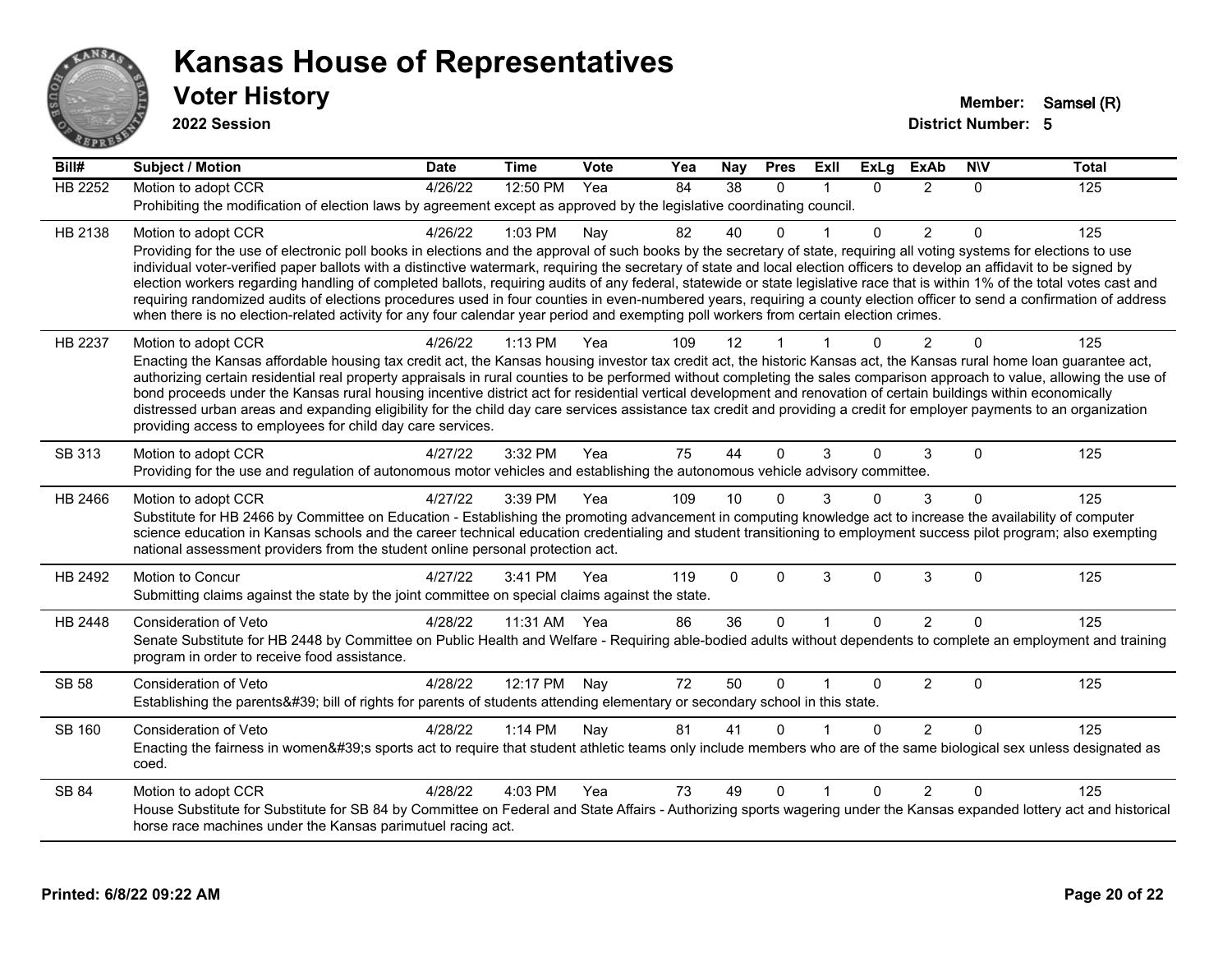

**2022 Session**

**Voter History Member:** Samsel (R)

| Bill#          | Subject / Motion                                                                                                                                                                                                                                                                                                                                                                                                                                                                                                           | <b>Date</b> | <b>Time</b>  | Vote | Yea | Nay          | <b>Pres</b>  | ExII           | ExLg     | <b>ExAb</b>    | <b>NIV</b> | <b>Total</b> |
|----------------|----------------------------------------------------------------------------------------------------------------------------------------------------------------------------------------------------------------------------------------------------------------------------------------------------------------------------------------------------------------------------------------------------------------------------------------------------------------------------------------------------------------------------|-------------|--------------|------|-----|--------------|--------------|----------------|----------|----------------|------------|--------------|
| <b>HB 2567</b> | Motion to adopt CCR<br>Senate Substitute for HB 2567 by Committee on Ways and Means - Removing federal impact aid from the determination of local foundation aid in the Kansas school<br>equity and enhancement act and excluding Fort Leavenworth school district and virtual school students from the capital improvement state aid determination.                                                                                                                                                                       | 4/28/22     | 5:52 PM      | Nay  | 75  | 45           | $\Omega$     |                | $\Omega$ | 4              | $\Omega$   | 125          |
| <b>SB 19</b>   | Motion to adopt CCR<br>House Substitute for SB 19 by Committee on Energy, Utilities and Telecommunications - Implementing the 988 suicide prevention and mental health crisis hotline in<br>Kansas.                                                                                                                                                                                                                                                                                                                        | 4/28/22     | 8:59 PM      | Yea  | 112 | 6            | $\mathbf{0}$ |                | 0        | 6              | $\Omega$   | 125          |
| SB 331         | Motion to adopt CCR<br>Updating the version of risk-based capital instructions in effect.                                                                                                                                                                                                                                                                                                                                                                                                                                  | 4/28/22     | 9:05 PM      | Yea  | 91  | 26           | $\mathbf{0}$ | $\overline{1}$ | 0        | $\overline{7}$ | $\Omega$   | 125          |
| HB 2510        | Motion to adopt CCR<br>Appropriations for FY 2022, FY 2023, and FY 2024, for various state agencies; 2022 omnibus bill; authorizing certain transfers and capital improvement projects.                                                                                                                                                                                                                                                                                                                                    | 4/28/22     | 9:34 PM      | Yea  | 95  | 22           | $\Omega$     |                | $\Omega$ | $\overline{7}$ | $\Omega$   | 125          |
| HB 2106        | Sub Motion Not Adopt CCR<br>Decreasing the state rate for sales and use taxes for sales of food and food ingredients and providing for the levying of taxes by cities and counties and discontinuing<br>the nonrefundable food sales tax credit.                                                                                                                                                                                                                                                                           | 4/28/22     | 10:02 PM     | Nay  | 39  | 75           | $\Omega$     |                | $\Omega$ |                | 3          | 125          |
| HB 2106        | Motion to adopt CCR<br>Decreasing the state rate for sales and use taxes for sales of food and food ingredients and providing for the levying of taxes by cities and counties and discontinuing<br>the nonrefundable food sales tax credit.                                                                                                                                                                                                                                                                                | 4/28/22     | 10:28 PM Yea |      | 114 | 3            | $\mathbf{0}$ |                | $\Omega$ | $\overline{7}$ | $\Omega$   | 125          |
| HB 2495        | <b>Motion to Concur</b><br>Prohibiting the disclosure of personal information about a person's affiliation with an entity that is exempt from federal income taxation under section 501(c) of the<br>federal internal revenue code.                                                                                                                                                                                                                                                                                        | 4/28/22     | 10:31 PM Yea |      | 116 | $\mathbf{1}$ | $\Omega$     | $\mathbf{1}$   | $\Omega$ | $\overline{7}$ | $\Omega$   | 125          |
| SB 34          | Motion to adopt CCR<br>Substitute for SB 34 by Committee on Federal and State Affairs - Requiring review of administrative rules and regulations every five years.                                                                                                                                                                                                                                                                                                                                                         | 4/28/22     | 11:35 PM     | Nay  | 64  | 53           | $\mathbf{0}$ |                | 0        |                | $\Omega$   | 125          |
| HB 2252        | <b>Consideration of Veto</b><br>Prohibiting the modification of election laws by agreement except as approved by the legislative coordinating council.                                                                                                                                                                                                                                                                                                                                                                     | 5/23/22     | 11:27 AM Yea |      | 84  | 37           | $\Omega$     |                | $\Omega$ | $\overline{2}$ |            | 125          |
| <b>HB 2387</b> | Consideration of Veto<br>Prohibiting the issuance of a request for proposal or entering into a new contract for the administration and provision of benefits under the medical assistance program<br>and removing the authority of the governor to prohibit attending or conducting certain religious services and worship services.                                                                                                                                                                                       | 5/23/22     | 11:38 AM Yea |      | 84  | 38           | $\Omega$     |                | $\Omega$ | $\overline{2}$ | $\Omega$   | 125          |
| HB 2136        | Sub Mtn Not Adpt<br>Establishing the COVID-19 retail storefront property tax relief act to provide partial refunds to certain businesses impacted by COVID-19-related shutdowns and<br>restrictions, discontinuing the first 15 days of the month sales and compensating use tax remittance requirements for certain retailers, providing countywide retailers'<br>sales tax authority for Atchison county and delaying implementation of the exclusion of separately stated delivery charges from sales or selling price. | 5/23/22     | 12:42 PM     | Nav  | 37  | 84           | $\Omega$     |                | 0        |                | 2          | 125          |